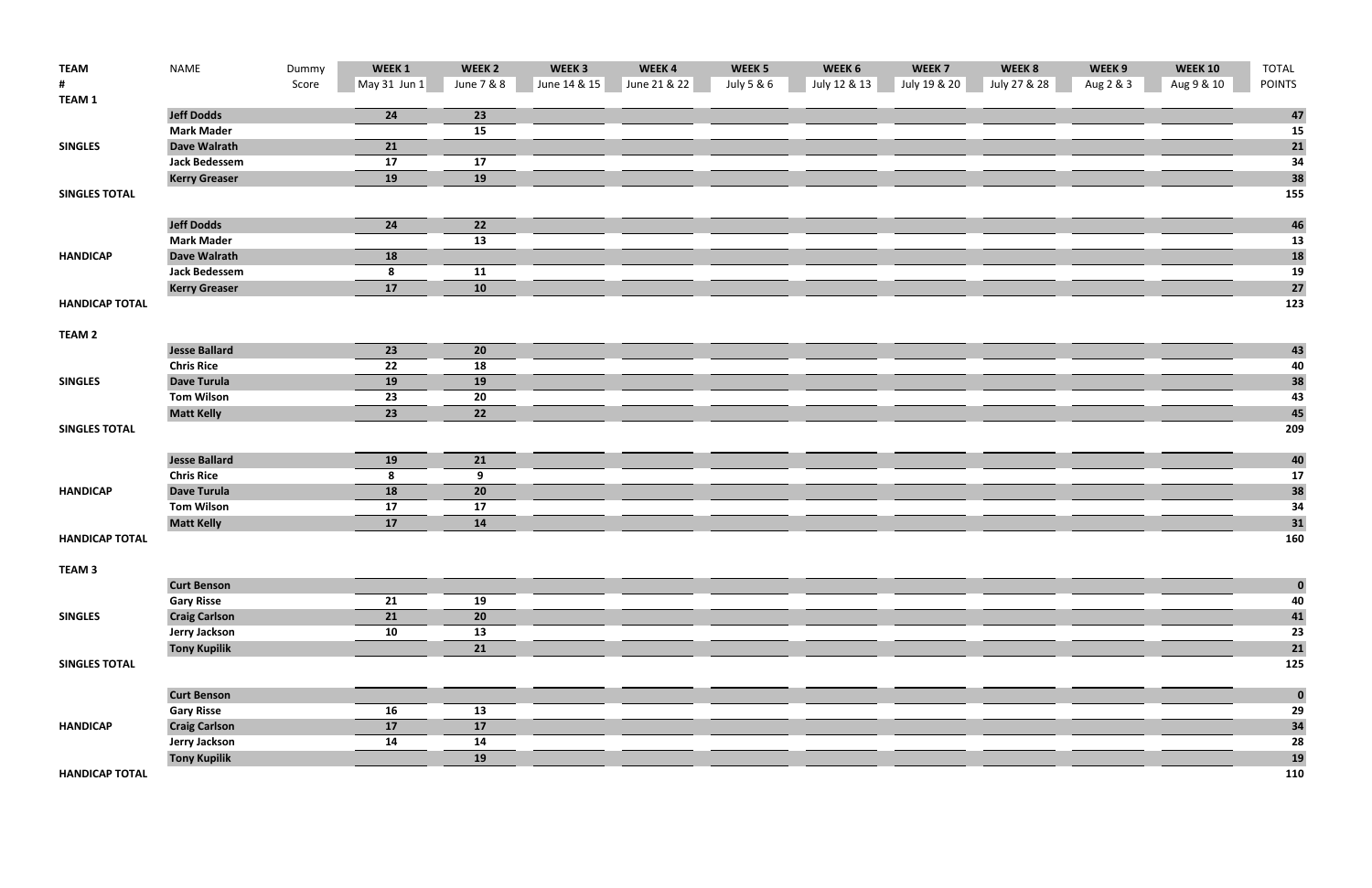| <b>TEAM</b>           | <b>NAME</b>            | Dummy | WEEK <sub>1</sub> | WEEK <sub>2</sub> | WEEK <sub>3</sub> | WEEK4        | WEEK <sub>5</sub> | WEEK 6       | WEEK <sub>7</sub> | WEEK 8       | WEEK 9    | <b>WEEK 10</b> | <b>TOTAL</b>    |
|-----------------------|------------------------|-------|-------------------|-------------------|-------------------|--------------|-------------------|--------------|-------------------|--------------|-----------|----------------|-----------------|
| #                     |                        | Score | May 31 Jun 1      | June 7 & 8        | June 14 & 15      | June 21 & 22 | July 5 & 6        | July 12 & 13 | July 19 & 20      | July 27 & 28 | Aug 2 & 3 | Aug 9 & 10     | <b>POINTS</b>   |
| TEAM 4                |                        |       |                   |                   |                   |              |                   |              |                   |              |           |                |                 |
|                       | <b>Dave Athey</b>      |       | 25                | 23                |                   |              |                   |              |                   |              |           |                | 48              |
|                       | <b>Mark Wade</b>       |       | 23                | 23                |                   |              |                   |              |                   |              |           |                | 46              |
| <b>SINGLES</b>        | <b>Ted Lewis</b>       |       | 18                | 18                |                   |              |                   |              |                   |              |           |                | 36              |
|                       | <b>Bonnie Athey</b>    |       | 15                | 17                |                   |              |                   |              |                   |              |           |                | 32              |
|                       | <b>Garrett Lowham</b>  |       | 21                | 21                |                   |              |                   |              |                   |              |           |                | 42              |
| <b>SINGLES TOTAL</b>  |                        |       |                   |                   |                   |              |                   |              |                   |              |           |                | 204             |
|                       | <b>Dave Athey</b>      |       | 23                | 22                |                   |              |                   |              |                   |              |           |                | 45              |
|                       | <b>Mark Wade</b>       |       | 17                | 20                |                   |              |                   |              |                   |              |           |                | 37              |
| <b>HANDICAP</b>       | <b>Ted Lewis</b>       |       | 14                | 18                |                   |              |                   |              |                   |              |           |                | 32              |
|                       | <b>Bonnie Athey</b>    |       | 9                 | 15                |                   |              |                   |              |                   |              |           |                | 24              |
|                       | <b>Garrett Lowham</b>  |       | 17                | 15                |                   |              |                   |              |                   |              |           |                | 32              |
| <b>HANDICAP TOTAL</b> |                        |       |                   |                   |                   |              |                   |              |                   |              |           |                | 170             |
| <b>TEAM 5</b>         |                        |       |                   |                   |                   |              |                   |              |                   |              |           |                |                 |
|                       | <b>Kent Satake</b>     |       | 22                | 25                |                   |              |                   |              |                   |              |           |                | 47              |
|                       | <b>Waylon Satake</b>   |       | 23                | 22                |                   |              |                   |              |                   |              |           |                | 45              |
| <b>SINGLES</b>        | <b>Jim Southards</b>   |       | 25                | $\overline{22}$   |                   |              |                   |              |                   |              |           |                | 47              |
|                       | J.D. Isaacs            |       | 19                | 16                |                   |              |                   |              |                   |              |           |                | $\overline{35}$ |
|                       | <b>Joe Wheat</b>       |       | 24                | 22                |                   |              |                   |              |                   |              |           |                | 46              |
| <b>SINGLES TOTAL</b>  |                        |       |                   |                   |                   |              |                   |              |                   |              |           |                | 220             |
|                       | <b>Kent Satake</b>     |       | 23                | 20                |                   |              |                   |              |                   |              |           |                | 43              |
|                       | <b>Waylon Satake</b>   |       | 20                | 20                |                   |              |                   |              |                   |              |           |                | 40              |
| <b>HANDICAP</b>       | <b>Jim Southards</b>   |       | 22                | 17                |                   |              |                   |              |                   |              |           |                | 39              |
|                       | J.D. Isaacs            |       | 17                | 14                |                   |              |                   |              |                   |              |           |                | 31              |
|                       | <b>Joe Wheat</b>       |       | 17                | 23                |                   |              |                   |              |                   |              |           |                | 40              |
| <b>HANDICAP TOTAL</b> |                        |       |                   |                   |                   |              |                   |              |                   |              |           |                | 193             |
| TEAM 6                |                        |       |                   |                   |                   |              |                   |              |                   |              |           |                |                 |
|                       | <b>BreAnna Bustos</b>  |       | 18                | 23                |                   |              |                   |              |                   |              |           |                | 41              |
|                       | <b>Maggie Johnson</b>  |       | 13                |                   |                   |              |                   |              |                   |              |           |                | 13              |
| <b>SINGLES</b>        | <b>Dominique Lujan</b> |       | 19                | 20                |                   |              |                   |              |                   |              |           |                | 39              |
|                       | <b>Stacey Harvey</b>   |       | 10                | 15                |                   |              |                   |              |                   |              |           |                | 25              |
|                       | <b>Tonya Nielson</b>   |       | 6                 |                   |                   |              |                   |              |                   |              |           |                | $\overline{6}$  |
| <b>SINGLES TOTAL</b>  |                        |       |                   |                   |                   |              |                   |              |                   |              |           |                | 124             |
|                       | <b>BreAnna Bustos</b>  |       | 21                | <b>18</b>         |                   |              |                   |              |                   |              |           |                | 39              |
|                       | <b>Maggie Johnson</b>  |       | 13                |                   |                   |              |                   |              |                   |              |           |                | 13              |
| <b>HANDICAP</b>       | <b>Dominique Lujan</b> |       | 17                | 10                |                   |              |                   |              |                   |              |           |                | 27              |
|                       | <b>Stacey Harvey</b>   |       | 9                 | 6                 |                   |              |                   |              |                   |              |           |                | <b>15</b>       |
|                       | <b>Tonya Nielson</b>   |       | 5 <sup>1</sup>    |                   |                   |              |                   |              |                   |              |           |                | 5               |
| <b>HANDICAP TOTAL</b> |                        |       |                   |                   |                   |              |                   |              |                   |              |           |                | 99              |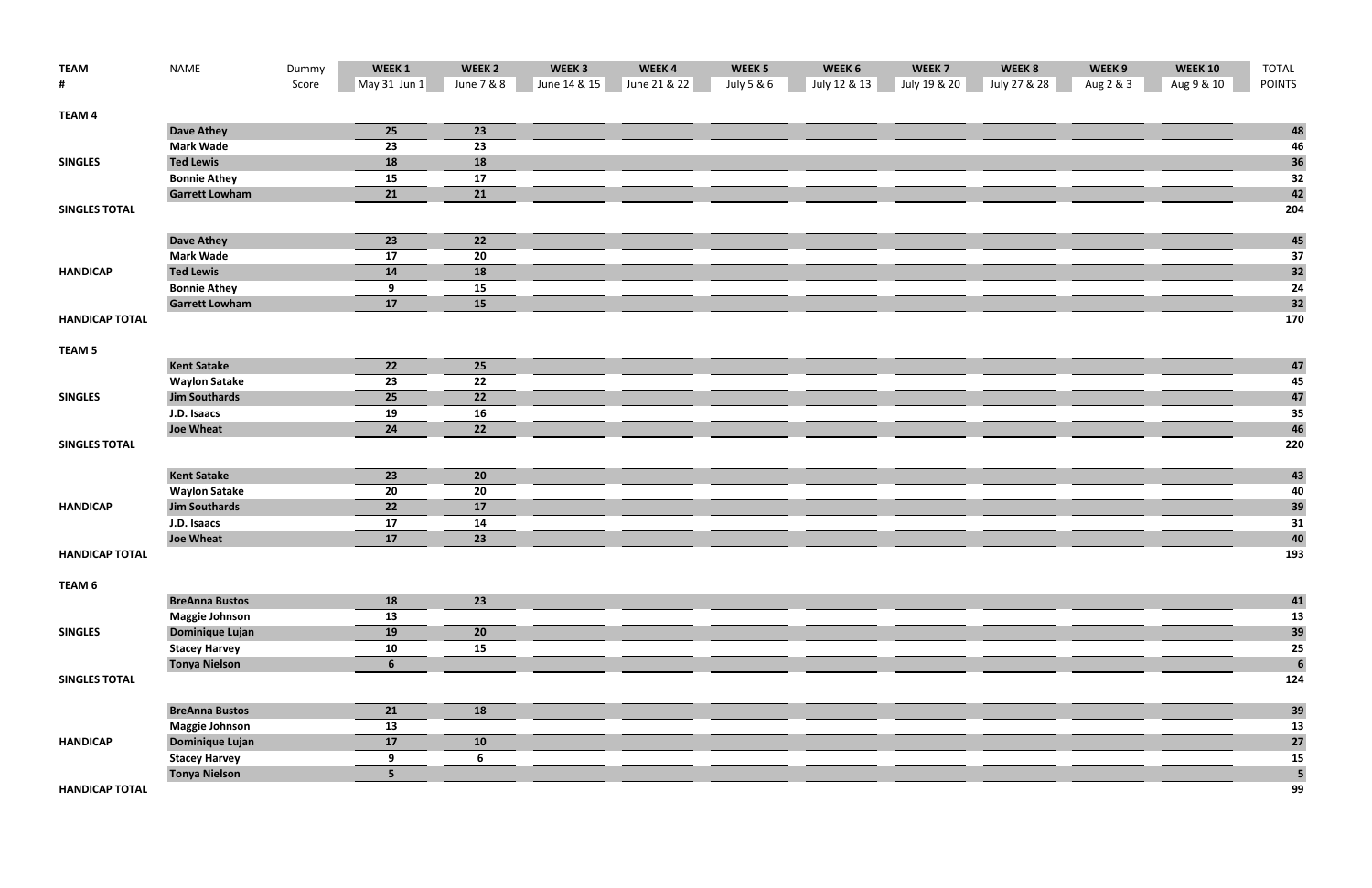| <b>TEAM</b>           | <b>NAME</b>             | Dummy | WEEK 1                  | WEEK <sub>2</sub>       | WEEK <sub>3</sub> | WEEK4        | WEEK <sub>5</sub> | WEEK 6       | WEEK <sub>7</sub> | WEEK 8       | WEEK 9    | <b>WEEK 10</b> | <b>TOTAL</b>    |
|-----------------------|-------------------------|-------|-------------------------|-------------------------|-------------------|--------------|-------------------|--------------|-------------------|--------------|-----------|----------------|-----------------|
| #                     |                         | Score | May 31 Jun 1            | June 7 & 8              | June 14 & 15      | June 21 & 22 | July 5 & 6        | July 12 & 13 | July 19 & 20      | July 27 & 28 | Aug 2 & 3 | Aug 9 & 10     | <b>POINTS</b>   |
| <b>TEAM7</b>          |                         |       |                         |                         |                   |              |                   |              |                   |              |           |                |                 |
|                       | <b>Darby Turman</b>     |       | 12                      | $\overline{\mathbf{4}}$ |                   |              |                   |              |                   |              |           |                | <b>16</b>       |
|                       | <b>Ted Fritz</b>        |       | 18                      | 18                      |                   |              |                   |              |                   |              |           |                | 36              |
| <b>SINGLES</b>        | <b>Ross McGee</b>       |       | 20                      | 22                      |                   |              |                   |              |                   |              |           |                | 42              |
|                       | <b>Ryan Brown</b>       |       | 21                      | 21                      |                   |              |                   |              |                   |              |           |                | 42              |
|                       | <b>Mike Cunningham</b>  |       | 14                      | 16                      |                   |              |                   |              |                   |              |           |                | 30              |
| <b>SINGLES TOTAL</b>  |                         |       |                         |                         |                   |              |                   |              |                   |              |           |                | 166             |
|                       | <b>Darby Turman</b>     |       | 10                      | 9                       |                   |              |                   |              |                   |              |           |                | 19              |
|                       | <b>Ted Fritz</b>        |       | 15                      | 19                      |                   |              |                   |              |                   |              |           |                | 34              |
| <b>HANDICAP</b>       | <b>Ross McGee</b>       |       | 14                      | 12                      |                   |              |                   |              |                   |              |           |                | <b>26</b>       |
|                       | <b>Ryan Brown</b>       |       | 18                      | 17                      |                   |              |                   |              |                   |              |           |                | 35              |
|                       | <b>Mike Cunningham</b>  |       | 18                      | 11                      |                   |              |                   |              |                   |              |           |                | 29              |
| <b>HANDICAP TOTAL</b> |                         |       |                         |                         |                   |              |                   |              |                   |              |           |                | 143             |
| TEAM <sub>8</sub>     |                         |       |                         |                         |                   |              |                   |              |                   |              |           |                |                 |
|                       | <b>Tara Smith</b>       |       | 15                      | 17                      |                   |              |                   |              |                   |              |           |                | 32              |
|                       | <b>Kim Cameron</b>      |       | 13                      | 12                      |                   |              |                   |              |                   |              |           |                | 25              |
| <b>SINGLES</b>        | <b>Sage Loecker</b>     |       | 9                       | 8                       |                   |              |                   |              |                   |              |           |                | 17              |
|                       | <b>Kim Meyer</b>        |       | 13                      | 11                      |                   |              |                   |              |                   |              |           |                | 24              |
|                       | <b>Kaelynn Isaccs</b>   |       | 13                      | 9                       |                   |              |                   |              |                   |              |           |                | $\overline{22}$ |
| <b>SINGLES TOTAL</b>  |                         |       |                         |                         |                   |              |                   |              |                   |              |           |                | 120             |
|                       | <b>Tara Smith</b>       |       | 11                      | 19                      |                   |              |                   |              |                   |              |           |                | 30              |
|                       | <b>Kim Cameron</b>      |       | 9                       | 8                       |                   |              |                   |              |                   |              |           |                | 17              |
| <b>HANDICAP</b>       | <b>Sage Loecker</b>     |       | $\overline{\mathbf{z}}$ | 8                       |                   |              |                   |              |                   |              |           |                | <b>15</b>       |
|                       | <b>Kim Meyer</b>        |       | 6                       | $\mathbf{3}$            |                   |              |                   |              |                   |              |           |                | 9               |
|                       | <b>Kaelynn Isaccs</b>   |       | 13                      | 12                      |                   |              |                   |              |                   |              |           |                | 25              |
| <b>HANDICAP TOTAL</b> |                         |       |                         |                         |                   |              |                   |              |                   |              |           |                | 96              |
| TEAM 9                |                         |       |                         |                         |                   |              |                   |              |                   |              |           |                |                 |
|                       | <b>John Rindler</b>     |       | 22                      | 22                      |                   |              |                   |              |                   |              |           |                | 44              |
|                       | <b>Connor Rindler</b>   |       | 20                      | 21                      |                   |              |                   |              |                   |              |           |                | 41              |
| <b>SINGLES</b>        | <b>Barry Matlack</b>    |       | 16                      | <b>16</b>               |                   |              |                   |              |                   |              |           |                | 32              |
|                       | <b>Brittney Rindler</b> |       | 10                      | 17                      |                   |              |                   |              |                   |              |           |                | 27              |
|                       | <b>Colton Rindler</b>   |       | 12                      | 22                      |                   |              |                   |              |                   |              |           |                | 34              |
| <b>SINGLES TOTAL</b>  |                         |       |                         |                         |                   |              |                   |              |                   |              |           |                | 178             |
|                       | <b>John Rindler</b>     |       | 21                      | 22                      |                   |              |                   |              |                   |              |           |                | 43              |
|                       | <b>Connor Rindler</b>   |       | 18                      | 22                      |                   |              |                   |              |                   |              |           |                | 40              |
| <b>HANDICAP</b>       | <b>Barry Matlack</b>    |       | 22                      | 13                      |                   |              |                   |              |                   |              |           |                | 35              |
|                       | <b>Brittney Rindler</b> |       | 12                      | 13                      |                   |              |                   |              |                   |              |           |                | 25              |
|                       | <b>Colton Rindler</b>   |       | 16                      | 20                      |                   |              |                   |              |                   |              |           |                | 36              |
| <b>HANDICAP TOTAL</b> |                         |       |                         |                         |                   |              |                   |              |                   |              |           |                | 179             |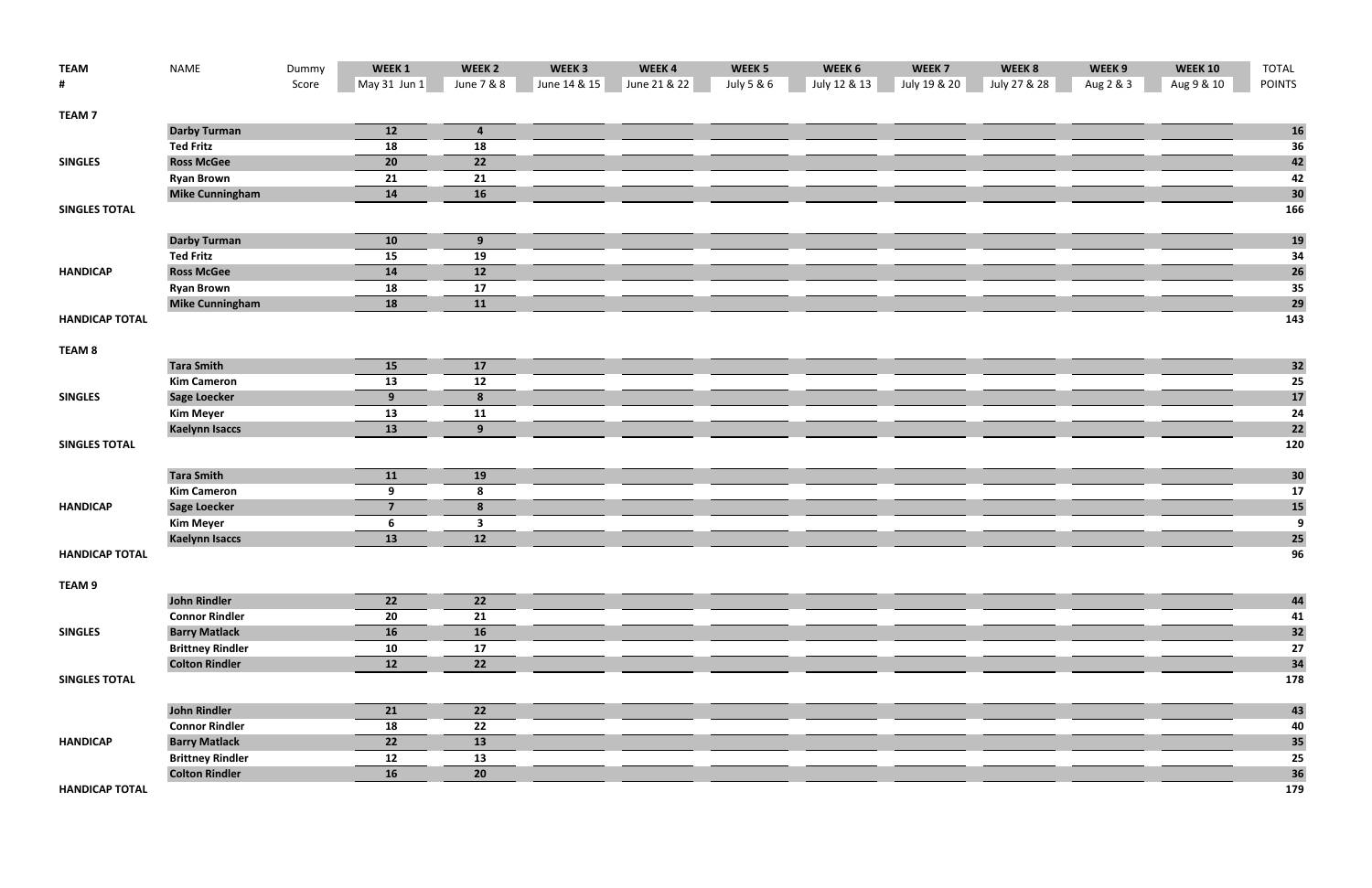| <b>TEAM</b>           | NAME                  | Dummy | WEEK 1          | WEEK <sub>2</sub> | WEEK <sub>3</sub> | WEEK4        | WEEK <sub>5</sub> | WEEK 6       | WEEK <sub>7</sub> | WEEK 8       | WEEK 9    | <b>WEEK 10</b> | <b>TOTAL</b>    |
|-----------------------|-----------------------|-------|-----------------|-------------------|-------------------|--------------|-------------------|--------------|-------------------|--------------|-----------|----------------|-----------------|
| #                     |                       | Score | May 31 Jun 1    | June 7 & 8        | June 14 & 15      | June 21 & 22 | July 5 & 6        | July 12 & 13 | July 19 & 20      | July 27 & 28 | Aug 2 & 3 | Aug 9 & 10     | <b>POINTS</b>   |
| TEAM 10               |                       |       |                 |                   |                   |              |                   |              |                   |              |           |                |                 |
|                       | <b>Graham Cox</b>     |       | 24              | 25                |                   |              |                   |              |                   |              |           |                | 49              |
|                       | <b>Jacob McElwee</b>  |       |                 | 19                |                   |              |                   |              |                   |              |           |                | 19              |
| <b>SINGLES</b>        | <b>Ray McElwee</b>    |       | 24              | 23                |                   |              |                   |              |                   |              |           |                | 47              |
|                       | <b>Kevin Gallegos</b> |       |                 | 19                |                   |              |                   |              |                   |              |           |                | 19              |
|                       | <b>Hunter Johnson</b> |       | 15              | 16                |                   |              |                   |              |                   |              |           |                | 31              |
| <b>SINGLES TOTAL</b>  |                       |       |                 |                   |                   |              |                   |              |                   |              |           |                | 165             |
|                       | <b>Graham Cox</b>     |       | $\overline{22}$ | 22                |                   |              |                   |              |                   |              |           |                | 44              |
|                       | <b>Jacob McElwee</b>  |       |                 | 16                |                   |              |                   |              |                   |              |           |                | 16              |
| <b>HANDICAP</b>       | <b>Ray McElwee</b>    |       | 14              | 17                |                   |              |                   |              |                   |              |           |                |                 |
|                       | <b>Kevin Gallegos</b> |       |                 | 17                |                   |              |                   |              |                   |              |           |                | $\frac{31}{17}$ |
|                       | <b>Hunter Johnson</b> |       | 15              | 14                |                   |              |                   |              |                   |              |           |                | 29              |
| <b>HANDICAP TOTAL</b> |                       |       |                 |                   |                   |              |                   |              |                   |              |           |                | 137             |
| TEAM 11               |                       |       |                 |                   |                   |              |                   |              |                   |              |           |                |                 |
|                       | <b>Duane Toro</b>     |       | 22              | <b>16</b>         |                   |              |                   |              |                   |              |           |                | 38              |
|                       | <b>Shawn Moore</b>    |       | 23              | 15                |                   |              |                   |              |                   |              |           |                | 38              |
| <b>SINGLES</b>        | <b>Bob Davis</b>      |       | 22              | 20                |                   |              |                   |              |                   |              |           |                | 42              |
|                       | <b>Quade Romsa</b>    |       | 25              | 23                |                   |              |                   |              |                   |              |           |                | 48              |
|                       | <b>Mark Gunnerson</b> |       | 21              | 21                |                   |              |                   |              |                   |              |           |                | 42              |
| <b>SINGLES TOTAL</b>  |                       |       |                 |                   |                   |              |                   |              |                   |              |           |                | 208             |
|                       | <b>Duane Toro</b>     |       | 18              | 9                 |                   |              |                   |              |                   |              |           |                | 27              |
|                       | <b>Shawn Moore</b>    |       | 13              | 12                |                   |              |                   |              |                   |              |           |                | 25              |
| <b>HANDICAP</b>       | <b>Bob Davis</b>      |       | 16              | 16                |                   |              |                   |              |                   |              |           |                | 32              |
|                       | <b>Quade Romsa</b>    |       | 19              | 19                |                   |              |                   |              |                   |              |           |                | 38              |
|                       | <b>Mark Gunnerson</b> |       | 16              | 17                |                   |              |                   |              |                   |              |           |                | 33              |
| <b>HANDICAP TOTAL</b> |                       |       |                 |                   |                   |              |                   |              |                   |              |           |                | 155             |
| TEAM 12               |                       |       |                 |                   |                   |              |                   |              |                   |              |           |                |                 |
|                       | <b>Blaine Smith</b>   |       | 24              | 24                |                   |              |                   |              |                   |              |           |                | 48              |
|                       | <b>Nate Nielson</b>   |       |                 | 16                |                   |              |                   |              |                   |              |           |                | 16              |
| <b>SINGLES</b>        | <b>Robert Nielson</b> |       |                 | 24                |                   |              |                   |              |                   |              |           |                | 24              |
|                       | Levi Majewski         |       | 22              | 20                |                   |              |                   |              |                   |              |           |                | 42              |
|                       | <b>Billy Myer</b>     |       | 24              | 22                |                   |              |                   |              |                   |              |           |                | 46              |
| <b>SINGLES TOTAL</b>  |                       |       |                 |                   |                   |              |                   |              |                   |              |           |                | 176             |
|                       | <b>Blaine Smith</b>   |       | 20              | 18                |                   |              |                   |              |                   |              |           |                | 38              |
|                       | <b>Nate Nielson</b>   |       |                 | 13                |                   |              |                   |              |                   |              |           |                | 13              |
| <b>HANDICAP</b>       | <b>Robert Nielson</b> |       |                 | 22                |                   |              |                   |              |                   |              |           |                | 22              |
|                       | Levi Majewski         |       | 19              | 9                 |                   |              |                   |              |                   |              |           |                | 28              |
|                       | <b>Billy Myer</b>     |       | 18              | 21                |                   |              |                   |              |                   |              |           |                | 39              |
| <b>HANDICAP TOTAL</b> |                       |       |                 |                   |                   |              |                   |              |                   |              |           |                | 140             |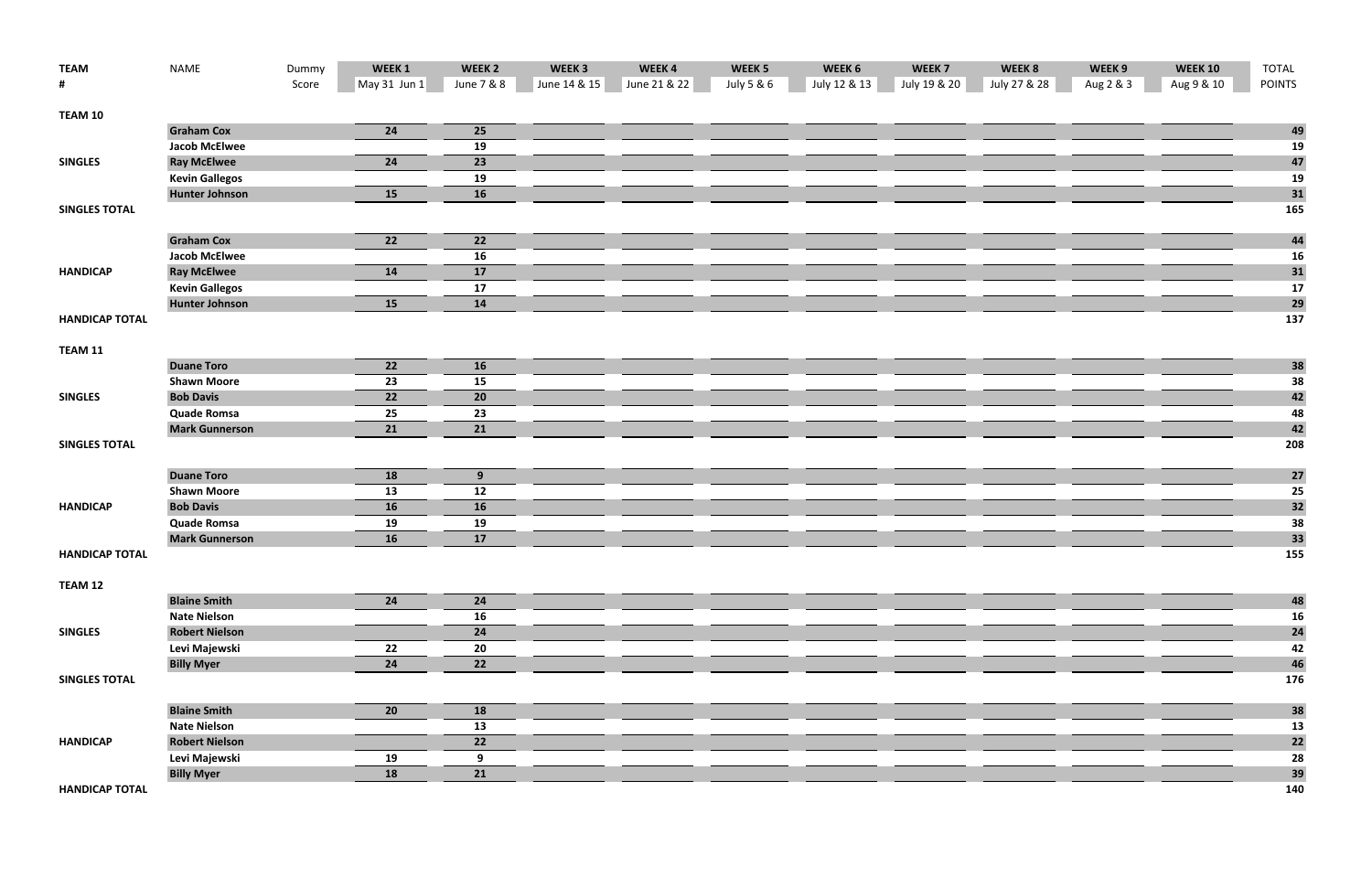| <b>TEAM</b>           | <b>NAME</b>              | Dummy | WEEK 1       | WEEK <sub>2</sub> | WEEK <sub>3</sub> | WEEK4        | WEEK <sub>5</sub> | WEEK 6       | WEEK <sub>7</sub> | WEEK 8       | WEEK 9    | <b>WEEK 10</b> | <b>TOTAL</b>    |
|-----------------------|--------------------------|-------|--------------|-------------------|-------------------|--------------|-------------------|--------------|-------------------|--------------|-----------|----------------|-----------------|
| #                     |                          | Score | May 31 Jun 1 | June 7 & 8        | June 14 & 15      | June 21 & 22 | July 5 & 6        | July 12 & 13 | July 19 & 20      | July 27 & 28 | Aug 2 & 3 | Aug 9 & 10     | <b>POINTS</b>   |
| TEAM 13               |                          |       |              |                   |                   |              |                   |              |                   |              |           |                |                 |
|                       | <b>Jaxen Knaub</b>       |       | 22           | 20                |                   |              |                   |              |                   |              |           |                | 42              |
|                       | <b>Porter Trabing</b>    |       | 22           | 13                |                   |              |                   |              |                   |              |           |                | 35              |
| <b>SINGLES</b>        | <b>Xavier Crater</b>     |       | 17           | 17                |                   |              |                   |              |                   |              |           |                | 34              |
|                       | <b>Paul Crater</b>       |       | 9            | 17                |                   |              |                   |              |                   |              |           |                | 26              |
|                       | <b>Grahm Jaques</b>      |       | 19           | 15                |                   |              |                   |              |                   |              |           |                | 34              |
| <b>SINGLES TOTAL</b>  |                          |       |              |                   |                   |              |                   |              |                   |              |           |                | 171             |
|                       | <b>Jaxen Knaub</b>       |       | 16           | 10                |                   |              |                   |              |                   |              |           |                | 26              |
|                       | <b>Porter Trabing</b>    |       | 24           | 17                |                   |              |                   |              |                   |              |           |                | 41              |
| <b>HANDICAP</b>       | <b>Xavier Crater</b>     |       | 11           | 12                |                   |              |                   |              |                   |              |           |                |                 |
|                       | <b>Paul Crater</b>       |       | 8            | 15                |                   |              |                   |              |                   |              |           |                | $\frac{23}{23}$ |
|                       | <b>Grahm Jaques</b>      |       | 13           | 13                |                   |              |                   |              |                   |              |           |                | 26              |
| <b>HANDICAP TOTAL</b> |                          |       |              |                   |                   |              |                   |              |                   |              |           |                | 139             |
| TEAM 14               |                          |       |              |                   |                   |              |                   |              |                   |              |           |                |                 |
|                       | <b>Charlie Bean</b>      |       | 17           | <b>19</b>         |                   |              |                   |              |                   |              |           |                | 36              |
|                       | Dee Dee Hawk             |       | 16           | 14                |                   |              |                   |              |                   |              |           |                | 30              |
| <b>SINGLES</b>        | <b>Kim Epler</b>         |       | 19           | 22                |                   |              |                   |              |                   |              |           |                | 41              |
|                       | <b>Mark Doyle</b>        |       | 21           | 16                |                   |              |                   |              |                   |              |           |                | $\overline{37}$ |
|                       | <b>OPEN</b>              |       |              | 13                |                   |              |                   |              |                   |              |           |                | 13              |
| <b>SINGLES TOTAL</b>  |                          |       |              |                   |                   |              |                   |              |                   |              |           |                | 157             |
|                       | <b>Charlie Bean</b>      |       | 10           | 12                |                   |              |                   |              |                   |              |           |                | $\mathbf{22}$   |
|                       | Dee Dee Hawk             |       | 17           | 16                |                   |              |                   |              |                   |              |           |                | 33              |
| <b>HANDICAP</b>       | <b>Kim Epler</b>         |       | 15           | 22                |                   |              |                   |              |                   |              |           |                | 37              |
|                       | <b>Mark Doyle</b>        |       | 16           | 19                |                   |              |                   |              |                   |              |           |                | 35              |
|                       | <b>OPEN</b>              |       | 13           | $\boldsymbol{8}$  |                   |              |                   |              |                   |              |           |                | 21              |
| <b>HANDICAP TOTAL</b> |                          |       |              |                   |                   |              |                   |              |                   |              |           |                | 148             |
| TEAM 15               |                          |       |              |                   |                   |              |                   |              |                   |              |           |                |                 |
|                       | <b>Dawson Poteet</b>     |       | 23           | 24                |                   |              |                   |              |                   |              |           |                | 47              |
|                       | <b>Dakota Poteet</b>     |       | 18           | 18                |                   |              |                   |              |                   |              |           |                | 36              |
| <b>SINGLES</b>        | <b>Mich Edwards</b>      |       | 14           |                   |                   |              |                   |              |                   |              |           |                | 14              |
|                       | <b>Marshall McFarlan</b> |       | 15           | 18                |                   |              |                   |              |                   |              |           |                | 33              |
|                       | <b>Aresenio Lemus</b>    |       | 13           | 9                 |                   |              |                   |              |                   |              |           |                | 22              |
| <b>SINGLES TOTAL</b>  |                          |       |              |                   |                   |              |                   |              |                   |              |           |                | 152             |
|                       | <b>Dawson Poteet</b>     |       | 20           | 24                |                   |              |                   |              |                   |              |           |                | 44              |
|                       | <b>Dakota Poteet</b>     |       | 21           | 20                |                   |              |                   |              |                   |              |           |                | 41              |
| <b>HANDICAP</b>       | <b>Mich Edwards</b>      |       | 14           |                   |                   |              |                   |              |                   |              |           |                | 14              |
|                       | <b>Marshall McFarlan</b> |       | 13           | 11                |                   |              |                   |              |                   |              |           |                | 24              |
|                       | <b>Aresenio Lemus</b>    |       | 4            | 10                |                   |              |                   |              |                   |              |           |                | 14              |
| <b>HANDICAP TOTAL</b> |                          |       |              |                   |                   |              |                   |              |                   |              |           |                | 137             |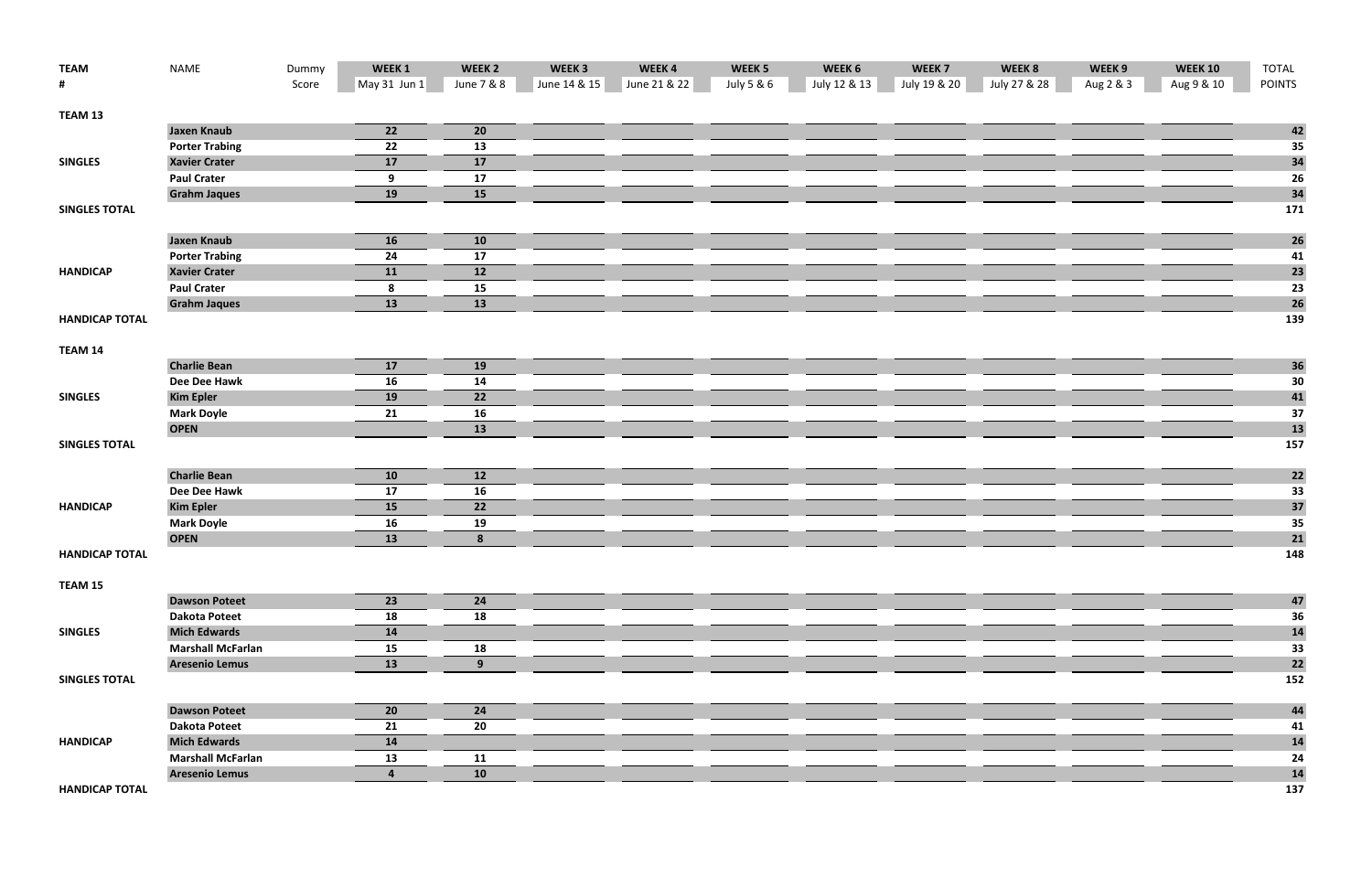| <b>TEAM</b>           | NAME                  | Dummy | WEEK 1       | WEEK <sub>2</sub>       | WEEK <sub>3</sub> | WEEK4        | WEEK <sub>5</sub> | WEEK 6       | WEEK <sub>7</sub> | WEEK 8       | WEEK 9    | <b>WEEK 10</b> | <b>TOTAL</b>   |
|-----------------------|-----------------------|-------|--------------|-------------------------|-------------------|--------------|-------------------|--------------|-------------------|--------------|-----------|----------------|----------------|
| #                     |                       | Score | May 31 Jun 1 | June 7 & 8              | June 14 & 15      | June 21 & 22 | July 5 & 6        | July 12 & 13 | July 19 & 20      | July 27 & 28 | Aug 2 & 3 | Aug 9 & 10     | <b>POINTS</b>  |
| TEAM 16               |                       |       |              |                         |                   |              |                   |              |                   |              |           |                |                |
|                       | <b>James Johnson</b>  |       | 16           | 12                      |                   |              |                   |              |                   |              |           |                | <b>28</b>      |
|                       | <b>Mike Scott</b>     |       | 22           | 24                      |                   |              |                   |              |                   |              |           |                | 46             |
| <b>SINGLES</b>        | <b>Steve Leinen</b>   |       | 22           | 23                      |                   |              |                   |              |                   |              |           |                | 45             |
|                       | <b>Ed Nowak</b>       |       | 9            | 13                      |                   |              |                   |              |                   |              |           |                | 22             |
|                       | <b>Mark Shively</b>   |       | 17           | 21                      |                   |              |                   |              |                   |              |           |                | 38             |
| <b>SINGLES TOTAL</b>  |                       |       |              |                         |                   |              |                   |              |                   |              |           |                | 179            |
|                       | <b>James Johnson</b>  |       | 12           | 8                       |                   |              |                   |              |                   |              |           |                | 20             |
|                       | <b>Mike Scott</b>     |       | 21           | 17                      |                   |              |                   |              |                   |              |           |                | 38             |
| <b>HANDICAP</b>       | <b>Steve Leinen</b>   |       | 17           | 21                      |                   |              |                   |              |                   |              |           |                | 38             |
|                       | <b>Ed Nowak</b>       |       | 9            | $\overline{\mathbf{z}}$ |                   |              |                   |              |                   |              |           |                | <b>16</b>      |
|                       | <b>Mark Shively</b>   |       | 8            | 10                      |                   |              |                   |              |                   |              |           |                | 18             |
| <b>HANDICAP TOTAL</b> |                       |       |              |                         |                   |              |                   |              |                   |              |           |                | 130            |
| TEAM 17               |                       |       |              |                         |                   |              |                   |              |                   |              |           |                |                |
|                       | <b>Esther McGann</b>  |       | 10           | 12                      |                   |              |                   |              |                   |              |           |                | $\mathbf{22}$  |
|                       | <b>Tony McGann</b>    |       | 20           | 16                      |                   |              |                   |              |                   |              |           |                | 36             |
| <b>SINGLES</b>        | <b>Emily Hirsch</b>   |       | 9            | $\overline{7}$          |                   |              |                   |              |                   |              |           |                |                |
|                       | Open                  |       |              |                         |                   |              |                   |              |                   |              |           |                | $\frac{16}{0}$ |
|                       | <b>Scott Barry</b>    |       | 23           | 21                      |                   |              |                   |              |                   |              |           |                | 44             |
| <b>SINGLES TOTAL</b>  |                       |       |              |                         |                   |              |                   |              |                   |              |           |                | 118            |
|                       | <b>Esther McGann</b>  |       | 12           | 12                      |                   |              |                   |              |                   |              |           |                | 24             |
|                       | <b>Tony McGann</b>    |       | 11           | 14                      |                   |              |                   |              |                   |              |           |                | 25             |
| <b>HANDICAP</b>       | <b>Emily Hirsch</b>   |       | 8            | 9                       |                   |              |                   |              |                   |              |           |                | $17$           |
|                       | Open                  |       |              |                         |                   |              |                   |              |                   |              |           |                | $\bf{0}$       |
|                       | <b>Scott Barry</b>    |       | 20           | 17                      |                   |              |                   |              |                   |              |           |                | 37             |
| <b>HANDICAP TOTAL</b> |                       |       |              |                         |                   |              |                   |              |                   |              |           |                | 103            |
| TEAM 18               |                       |       |              |                         |                   |              |                   |              |                   |              |           |                |                |
|                       | <b>Steve Wheat</b>    |       | 22           | 23                      |                   |              |                   |              |                   |              |           |                | 45             |
|                       | <b>Clay Cass</b>      |       | 22           | 20                      |                   |              |                   |              |                   |              |           |                | 42             |
| <b>SINGLES</b>        | <b>Murray Hill</b>    |       | 24           | 22                      |                   |              |                   |              |                   |              |           |                | 46             |
|                       | <b>Mike Mudler</b>    |       | 14           | 18                      |                   |              |                   |              |                   |              |           |                | 32             |
|                       | <b>Justin Pickard</b> |       | 25           | 24                      |                   |              |                   |              |                   |              |           |                | 49             |
| <b>SINGLES TOTAL</b>  |                       |       |              |                         |                   |              |                   |              |                   |              |           |                | 214            |
|                       | <b>Steve Wheat</b>    |       | <b>15</b>    | <b>19</b>               |                   |              |                   |              |                   |              |           |                | 34             |
|                       | <b>Clay Cass</b>      |       | 22           | 15                      |                   |              |                   |              |                   |              |           |                | 37             |
| <b>HANDICAP</b>       | <b>Murray Hill</b>    |       | 21           | <b>18</b>               |                   |              |                   |              |                   |              |           |                | 39             |
|                       | <b>Mike Mudler</b>    |       | 15           | 19                      |                   |              |                   |              |                   |              |           |                | 34             |
|                       | <b>Justin Pickard</b> |       | 19           | 21                      |                   |              |                   |              |                   |              |           |                | 40             |
| <b>HANDICAP TOTAL</b> |                       |       |              |                         |                   |              |                   |              |                   |              |           |                | 184            |

**HANDICAP**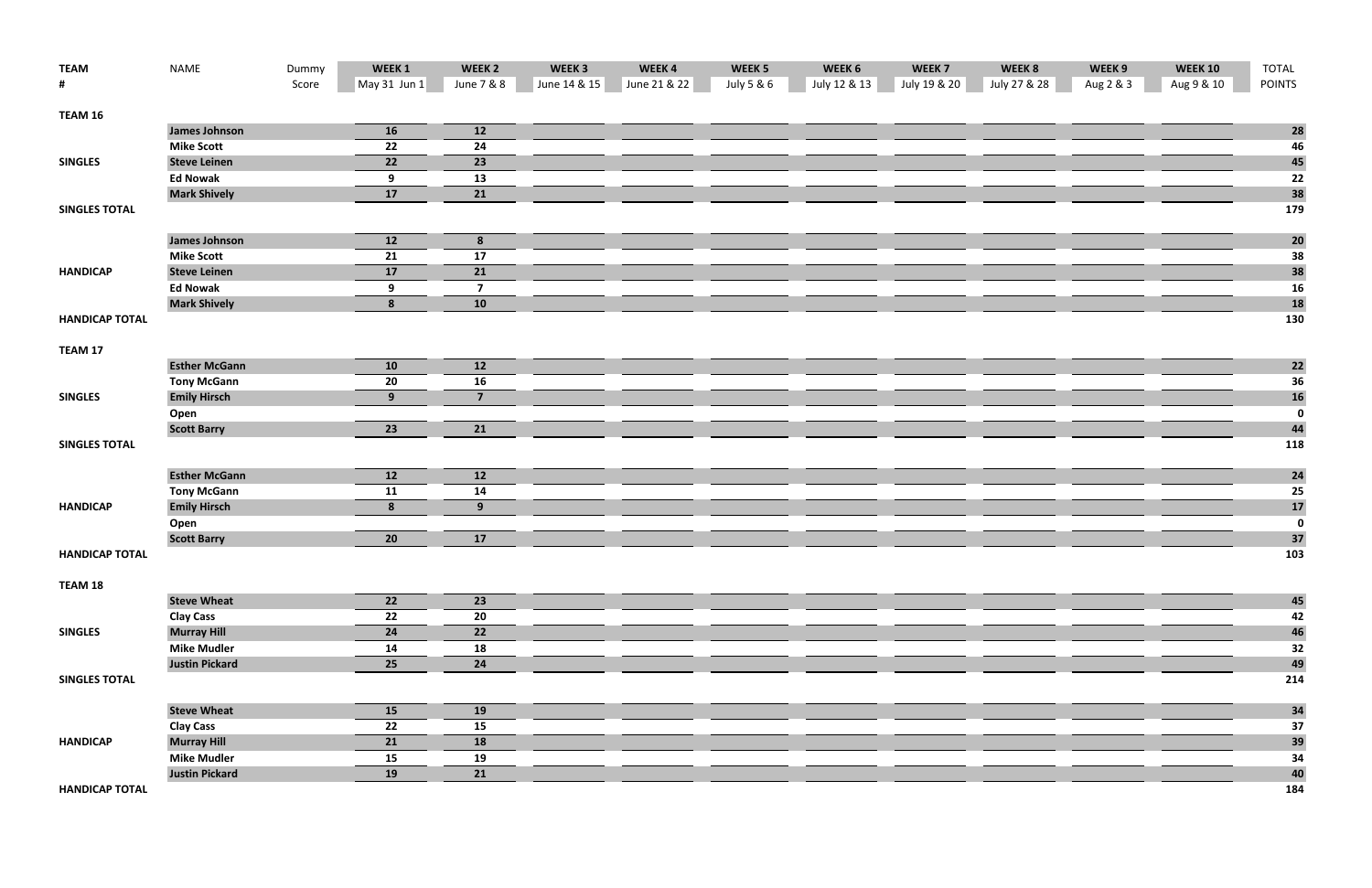| <b>TEAM</b>           | <b>NAME</b>               | Dummy | WEEK 1       | WEEK <sub>2</sub> | WEEK <sub>3</sub> | WEEK4        | WEEK <sub>5</sub> | WEEK 6       | WEEK <sub>7</sub> | WEEK 8       | WEEK 9    | <b>WEEK 10</b> | <b>TOTAL</b>  |
|-----------------------|---------------------------|-------|--------------|-------------------|-------------------|--------------|-------------------|--------------|-------------------|--------------|-----------|----------------|---------------|
| #                     |                           | Score | May 31 Jun 1 | June 7 & 8        | June 14 & 15      | June 21 & 22 | July 5 & 6        | July 12 & 13 | July 19 & 20      | July 27 & 28 | Aug 2 & 3 | Aug 9 & 10     | <b>POINTS</b> |
| TEAM 19               |                           |       |              |                   |                   |              |                   |              |                   |              |           |                |               |
|                       | <b>Ross Hilman</b>        |       | 25           | <b>19</b>         |                   |              |                   |              |                   |              |           |                | 44            |
|                       | <b>Holly Kennedy</b>      |       | 16           | 15                |                   |              |                   |              |                   |              |           |                | 31            |
| <b>SINGLES</b>        | <b>Carl LaNore</b>        |       | 21           | 19                |                   |              |                   |              |                   |              |           |                | 40            |
|                       | <b>Tyler Choal</b>        |       | 19           | 20                |                   |              |                   |              |                   |              |           |                | 39            |
|                       | <b>Ryan Davis</b>         |       | 23           | 24                |                   |              |                   |              |                   |              |           |                | 47            |
| <b>SINGLES TOTAL</b>  |                           |       |              |                   |                   |              |                   |              |                   |              |           |                | 201           |
|                       | <b>Ross Hilman</b>        |       | 22           | 17                |                   |              |                   |              |                   |              |           |                | 39            |
|                       | <b>Holly Kennedy</b>      |       | 16           | 10                |                   |              |                   |              |                   |              |           |                | 26            |
| <b>HANDICAP</b>       | <b>Carl LaNore</b>        |       | 20           | <b>18</b>         |                   |              |                   |              |                   |              |           |                | 38            |
|                       | <b>Tyler Choal</b>        |       | 23           | 17                |                   |              |                   |              |                   |              |           |                | 40            |
|                       | <b>Ryan Davis</b>         |       | 18           | 19                |                   |              |                   |              |                   |              |           |                | 37            |
| <b>HANDICAP TOTAL</b> |                           |       |              |                   |                   |              |                   |              |                   |              |           |                | 180           |
| TEAM 20               |                           |       |              |                   |                   |              |                   |              |                   |              |           |                |               |
|                       | <b>Charlie Allen</b>      |       | 20           | <b>15</b>         |                   |              |                   |              |                   |              |           |                | 35            |
|                       | <b>Daniel Allen</b>       |       | 15           | 14                |                   |              |                   |              |                   |              |           |                | 29            |
| <b>SINGLES</b>        | <b>Jeff Roll</b>          |       | 11           | 20                |                   |              |                   |              |                   |              |           |                | 31            |
|                       | <b>Richard Oosthuysen</b> |       | 13           | 13                |                   |              |                   |              |                   |              |           |                | 26            |
|                       | <b>Chris Sorensen</b>     |       | 16           | 19                |                   |              |                   |              |                   |              |           |                | 35            |
| <b>SINGLES TOTAL</b>  |                           |       |              |                   |                   |              |                   |              |                   |              |           |                | 156           |
|                       | <b>Charlie Allen</b>      |       | 16           | $8\phantom{1}$    |                   |              |                   |              |                   |              |           |                | 24            |
|                       | <b>Daniel Allen</b>       |       | 10           | 19                |                   |              |                   |              |                   |              |           |                | 29            |
| <b>HANDICAP</b>       | <b>Jeff Roll</b>          |       | 10           | 14                |                   |              |                   |              |                   |              |           |                | 24            |
|                       | <b>Richard Oosthuysen</b> |       | 9            | 8                 |                   |              |                   |              |                   |              |           |                | 17            |
|                       | <b>Chris Sorensen</b>     |       | 8            | 18                |                   |              |                   |              |                   |              |           |                | 26            |
| <b>HANDICAP TOTAL</b> |                           |       |              |                   |                   |              |                   |              |                   |              |           |                | 120           |
| TEAM 21               |                           |       |              |                   |                   |              |                   |              |                   |              |           |                |               |
|                       | <b>Butch Beman</b>        |       | 17           | 24                |                   |              |                   |              |                   |              |           |                | 41            |
|                       | <b>John Powell</b>        |       | 20           | 18                |                   |              |                   |              |                   |              |           |                | 38            |
| <b>SINGLES</b>        | <b>Ryan Beman</b>         |       | 20           | 23                |                   |              |                   |              |                   |              |           |                | 43            |
|                       | <b>Gary Scarpelli</b>     |       | 15           | 13                |                   |              |                   |              |                   |              |           |                | 28            |
|                       | <b>Mike Markle</b>        |       |              |                   |                   |              |                   |              |                   |              |           |                | $\mathbf 0$   |
| <b>SINGLES TOTAL</b>  |                           |       |              |                   |                   |              |                   |              |                   |              |           |                | 150           |
|                       | <b>Butch Beman</b>        |       | 18           | 17                |                   |              |                   |              |                   |              |           |                | 35            |
|                       | <b>John Powell</b>        |       | 11           | 11                |                   |              |                   |              |                   |              |           |                | 22            |
| <b>HANDICAP</b>       | <b>Ryan Beman</b>         |       | 19           | 23                |                   |              |                   |              |                   |              |           |                | 42            |
|                       | <b>Gary Scarpelli</b>     |       | 11           | 9                 |                   |              |                   |              |                   |              |           |                | 20            |
|                       | <b>Mike Markle</b>        |       |              |                   |                   |              |                   |              |                   |              |           |                | $\mathbf 0$   |
| <b>HANDICAP TOTAL</b> |                           |       |              |                   |                   |              |                   |              |                   |              |           |                | 119           |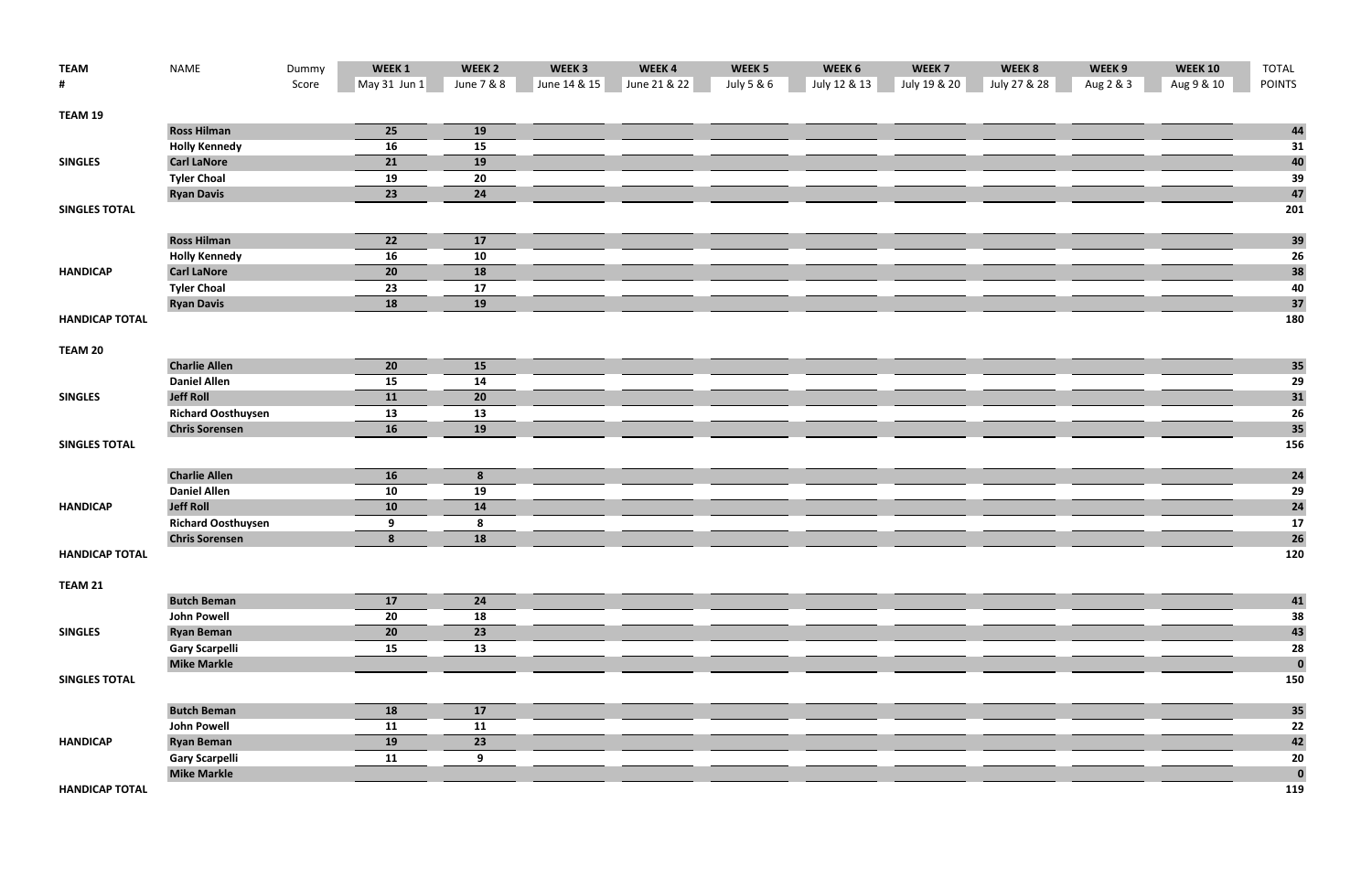| <b>TEAM</b>           | <b>NAME</b>              | Dummy | WEEK 1         | WEEK <sub>2</sub> | WEEK 3       | WEEK4        | WEEK <sub>5</sub> | WEEK 6       | WEEK <sub>7</sub> | WEEK 8       | WEEK 9    | <b>WEEK 10</b> | <b>TOTAL</b>             |
|-----------------------|--------------------------|-------|----------------|-------------------|--------------|--------------|-------------------|--------------|-------------------|--------------|-----------|----------------|--------------------------|
|                       |                          | Score | May 31 Jun 1   | June 7 & 8        | June 14 & 15 | June 21 & 22 | July 5 & 6        | July 12 & 13 | July 19 & 20      | July 27 & 28 | Aug 2 & 3 | Aug 9 & 10     | <b>POINTS</b>            |
| TEAM 22               |                          |       |                |                   |              |              |                   |              |                   |              |           |                |                          |
|                       | <b>Glenn Halsey</b>      |       | 24             | 19                |              |              |                   |              |                   |              |           |                | 43                       |
|                       | <b>Roger Levin</b>       |       | 16             |                   |              |              |                   |              |                   |              |           |                | 16                       |
| <b>SINGLES</b>        | Al Walsh                 |       |                | 22                |              |              |                   |              |                   |              |           |                | $\overline{\mathbf{22}}$ |
|                       | <b>Ray Kent</b>          |       |                | 16                |              |              |                   |              |                   |              |           |                | <b>16</b>                |
|                       | <b>Torry Weibel</b>      |       | 22             | 20                |              |              |                   |              |                   |              |           |                | 42                       |
| <b>SINGLES TOTAL</b>  |                          |       |                |                   |              |              |                   |              |                   |              |           |                | 139                      |
|                       |                          |       |                |                   |              |              |                   |              |                   |              |           |                |                          |
|                       | <b>Glenn Halsey</b>      |       | 18             | 16                |              |              |                   |              |                   |              |           |                |                          |
|                       | <b>Roger Levin</b>       |       | 9              |                   |              |              |                   |              |                   |              |           |                | $\frac{34}{9}$           |
| <b>HANDICAP</b>       | Al Walsh                 |       |                | 21                |              |              |                   |              |                   |              |           |                | 21                       |
|                       | <b>Ray Kent</b>          |       |                | 10                |              |              |                   |              |                   |              |           |                | 10                       |
|                       | <b>Torry Weibel</b>      |       | 18             | 14                |              |              |                   |              |                   |              |           |                | 32                       |
| <b>HANDICAP TOTAL</b> |                          |       |                |                   |              |              |                   |              |                   |              |           |                | 106                      |
|                       |                          |       |                |                   |              |              |                   |              |                   |              |           |                |                          |
| TEAM 23               |                          |       |                |                   |              |              |                   |              |                   |              |           |                |                          |
|                       | <b>Garrett Rees</b>      |       | 24             | 20                |              |              |                   |              |                   |              |           |                | 44                       |
|                       | <b>James Polis</b>       |       | 16             | 19                |              |              |                   |              |                   |              |           |                | 35                       |
| <b>SINGLES</b>        | <b>William Werner</b>    |       | 12             | 12                |              |              |                   |              |                   |              |           |                |                          |
|                       | <b>Jeramy Jones</b>      |       |                | 23                |              |              |                   |              |                   |              |           |                | $\frac{24}{23}$          |
|                       | <b>Rex Rees</b>          |       | 18             | 19                |              |              |                   |              |                   |              |           |                | 37                       |
| <b>SINGLES TOTAL</b>  |                          |       |                |                   |              |              |                   |              |                   |              |           |                | 163                      |
|                       |                          |       |                |                   |              |              |                   |              |                   |              |           |                |                          |
|                       | <b>Garrett Rees</b>      |       | 9 <sub>o</sub> | 16                |              |              |                   |              |                   |              |           |                | 25                       |
|                       | <b>James Polis</b>       |       | 13             | 14                |              |              |                   |              |                   |              |           |                | 27                       |
| <b>HANDICAP</b>       | <b>William Werner</b>    |       | 10             | 9                 |              |              |                   |              |                   |              |           |                | 19                       |
|                       | <b>Jeramy Jones</b>      |       |                | 20                |              |              |                   |              |                   |              |           |                | 20                       |
|                       | <b>Rex Rees</b>          |       | 9 <sub>o</sub> | 14                |              |              |                   |              |                   |              |           |                | 23                       |
| <b>HANDICAP TOTAL</b> |                          |       |                |                   |              |              |                   |              |                   |              |           |                | 114                      |
|                       |                          |       |                |                   |              |              |                   |              |                   |              |           |                |                          |
| TEAM 24               |                          |       |                |                   |              |              |                   |              |                   |              |           |                |                          |
|                       | <b>Rustin Bird</b>       |       | 23             | 25                |              |              |                   |              |                   |              |           |                | 48                       |
|                       | <b>Liem Uncapher</b>     |       | 17             | 21                |              |              |                   |              |                   |              |           |                | 38                       |
| <b>SINGLES</b>        | <b>Brandon Bird</b>      |       | 23             | 19                |              |              |                   |              |                   |              |           |                | 42                       |
|                       | <b>Nick Frabasilio</b>   |       | 23             | 20                |              |              |                   |              |                   |              |           |                | 43                       |
|                       | <b>Corey Juhunke - A</b> |       | 21             |                   |              |              |                   |              |                   |              |           |                | 21                       |
| <b>SINGLES TOTAL</b>  |                          |       |                |                   |              |              |                   |              |                   |              |           |                | 192                      |
|                       |                          |       |                |                   |              |              |                   |              |                   |              |           |                |                          |
|                       | <b>Rustin Bird</b>       |       | 20             | 23                |              |              |                   |              |                   |              |           |                | 43                       |
|                       | <b>Liem Uncapher</b>     |       | 13             | 16                |              |              |                   |              |                   |              |           |                | 29                       |
| <b>HANDICAP</b>       | <b>Brandon Bird</b>      |       | 18             | 10                |              |              |                   |              |                   |              |           |                | <b>28</b>                |
|                       | <b>Nick Frabasilio</b>   |       | 16             | 17                |              |              |                   |              |                   |              |           |                | 33                       |
|                       | <b>Corey Juhunke-A</b>   |       | 19             |                   |              |              |                   |              |                   |              |           |                | 19                       |
| <b>HANDICAP TOTAL</b> |                          |       |                |                   |              |              |                   |              |                   |              |           |                | 152                      |

**HANDICAP**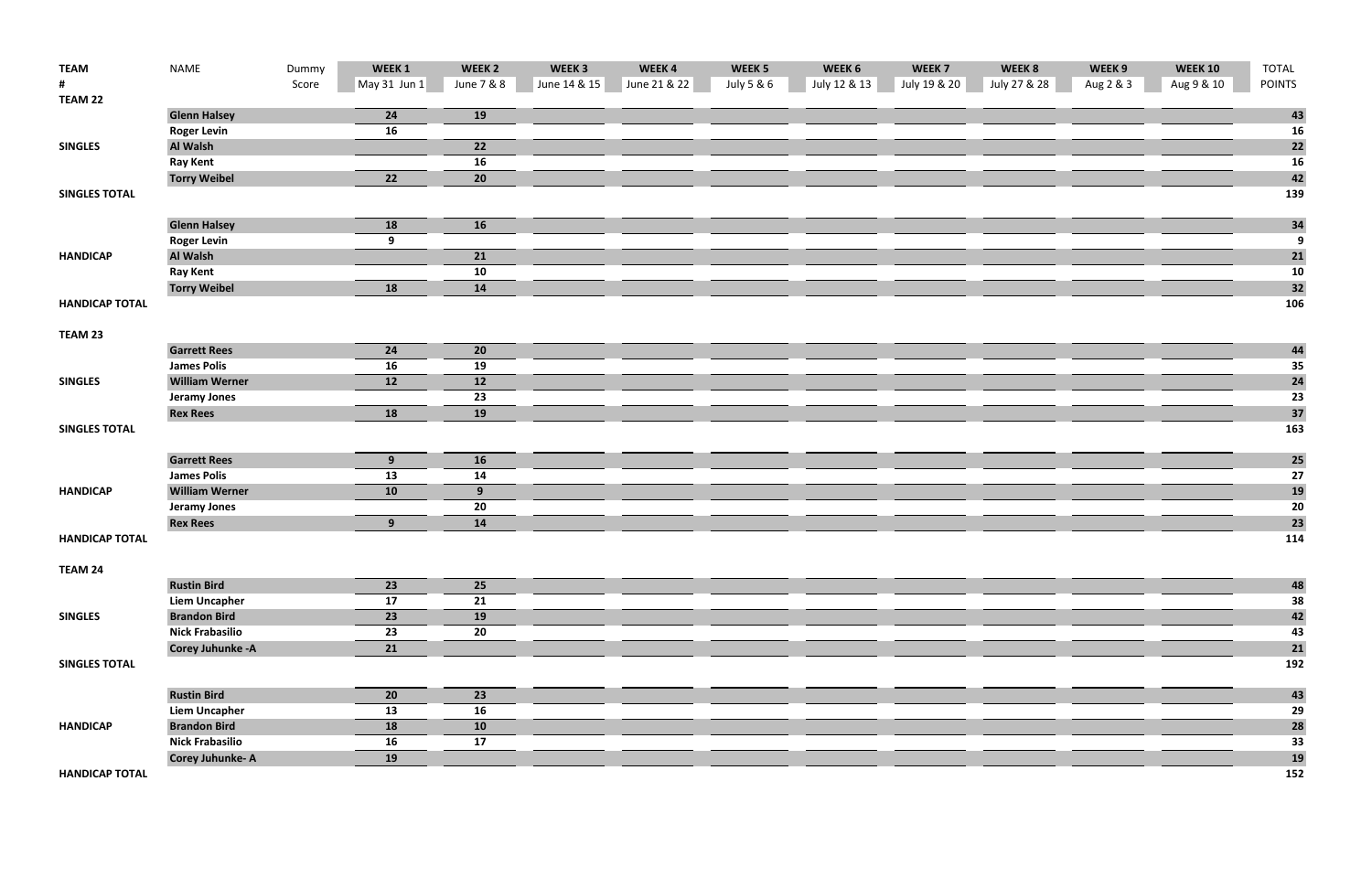| <b>TEAM</b>           | NAME                    | Dummy | WEEK 1                  | WEEK <sub>2</sub> | WEEK <sub>3</sub> | WEEK4        | WEEK <sub>5</sub> | WEEK 6       | WEEK <sub>7</sub> | WEEK 8       | WEEK 9    | <b>WEEK 10</b> | <b>TOTAL</b>  |
|-----------------------|-------------------------|-------|-------------------------|-------------------|-------------------|--------------|-------------------|--------------|-------------------|--------------|-----------|----------------|---------------|
| #                     |                         | Score | $\vert$ May 31 Jun 1    | June 7 & 8        | June 14 & 15      | June 21 & 22 | July 5 & 6        | July 12 & 13 | July 19 & 20      | July 27 & 28 | Aug 2 & 3 | Aug 9 & 10     | <b>POINTS</b> |
| TEAM 25               |                         |       |                         |                   |                   |              |                   |              |                   |              |           |                |               |
|                       | <b>Joe Gillipsie</b>    |       | 25                      | 22                |                   |              |                   |              |                   |              |           |                | 47            |
|                       | <b>Amanda Nacey</b>     |       | 17                      | 19                |                   |              |                   |              |                   |              |           |                | 36            |
| <b>SINGLES</b>        | <b>Dennis Craig</b>     |       | 23                      | 20                |                   |              |                   |              |                   |              |           |                | 43            |
|                       | <b>Leo Perez</b>        |       | 20                      | 22                |                   |              |                   |              |                   |              |           |                | 42            |
|                       | <b>Clint Beavers</b>    |       | 16                      | 19                |                   |              |                   |              |                   |              |           |                | 35            |
| <b>SINGLES TOTAL</b>  |                         |       |                         |                   |                   |              |                   |              |                   |              |           |                | 203           |
|                       | <b>Joe Gillipsie</b>    |       | 24                      | 16                |                   |              |                   |              |                   |              |           |                | 40            |
|                       | <b>Amanda Nacey</b>     |       | 16                      | 15                |                   |              |                   |              |                   |              |           |                | 31            |
| <b>HANDICAP</b>       | <b>Dennis Craig</b>     |       | <b>19</b>               | 14                |                   |              |                   |              |                   |              |           |                | 33            |
|                       | <b>Leo Perez</b>        |       | 20                      | 20                |                   |              |                   |              |                   |              |           |                | 40            |
|                       | <b>Clint Beavers</b>    |       | 15                      | 17                |                   |              |                   |              |                   |              |           |                | 32            |
| <b>HANDICAP TOTAL</b> |                         |       |                         |                   |                   |              |                   |              |                   |              |           |                | 176           |
| TEAM 26               |                         |       |                         |                   |                   |              |                   |              |                   |              |           |                |               |
|                       | <b>Mitchell Stevens</b> |       | 23                      | 22                |                   |              |                   |              |                   |              |           |                | 45            |
|                       | <b>Ryan Bellflower</b>  |       | 16                      | 23                |                   |              |                   |              |                   |              |           |                | 39            |
| <b>SINGLES</b>        | <b>Garrett Egge</b>     |       | 18                      | 17                |                   |              |                   |              |                   |              |           |                | 35            |
|                       | <b>Robbie Harding</b>   |       | 20                      | 21                |                   |              |                   |              |                   |              |           |                | 41            |
|                       | <b>Jr Harris</b>        |       | 25                      | 21                |                   |              |                   |              |                   |              |           |                | 46            |
| <b>SINGLES TOTAL</b>  |                         |       |                         |                   |                   |              |                   |              |                   |              |           |                | 206           |
|                       | <b>Mitchell Stevens</b> |       | 23                      | <b>19</b>         |                   |              |                   |              |                   |              |           |                | 42            |
|                       | <b>Ryan Bellflower</b>  |       | 21                      | 19                |                   |              |                   |              |                   |              |           |                | 40            |
| <b>HANDICAP</b>       | <b>Garrett Egge</b>     |       | 16                      | 15                |                   |              |                   |              |                   |              |           |                | 31            |
|                       | <b>Robbie Harding</b>   |       | 12                      | 21                |                   |              |                   |              |                   |              |           |                | 33            |
|                       | <b>Jr Harris</b>        |       | 21                      | 22                |                   |              |                   |              |                   |              |           |                | 43            |
| <b>HANDICAP TOTAL</b> |                         |       |                         |                   |                   |              |                   |              |                   |              |           |                | 189           |
| TEAM 27               |                         |       |                         |                   |                   |              |                   |              |                   |              |           |                |               |
|                       | <b>Trey Crouch</b>      |       | 20                      | 22                |                   |              |                   |              |                   |              |           |                | 42            |
|                       | <b>Bruce Adams</b>      |       | 14                      | 9                 |                   |              |                   |              |                   |              |           |                | 23            |
| <b>SINGLES</b>        | <b>Ashley Cowser</b>    |       | 8                       | 15                |                   |              |                   |              |                   |              |           |                | 23            |
|                       | <b>Ron Wade</b>         |       | 16                      | 11                |                   |              |                   |              |                   |              |           |                | 27            |
|                       | <b>John Gillen</b>      |       | 20                      | 23                |                   |              |                   |              |                   |              |           |                | 43            |
| <b>SINGLES TOTAL</b>  |                         |       |                         |                   |                   |              |                   |              |                   |              |           |                | 158           |
|                       | <b>Trey Crouch</b>      |       | 16                      | 21                |                   |              |                   |              |                   |              |           |                | 37            |
|                       | <b>Bruce Adams</b>      |       | 9                       | 11                |                   |              |                   |              |                   |              |           |                | 20            |
| <b>HANDICAP</b>       | <b>Ashley Cowser</b>    |       | 8                       | $\overline{4}$    |                   |              |                   |              |                   |              |           |                | 12            |
|                       | <b>Ron Wade</b>         |       | $\overline{\mathbf{z}}$ | 9                 |                   |              |                   |              |                   |              |           |                | <b>16</b>     |
|                       | <b>John Gillen</b>      |       | 13                      | 13                |                   |              |                   |              |                   |              |           |                | 26            |
| <b>HANDICAP TOTAL</b> |                         |       |                         |                   |                   |              |                   |              |                   |              |           |                | 111           |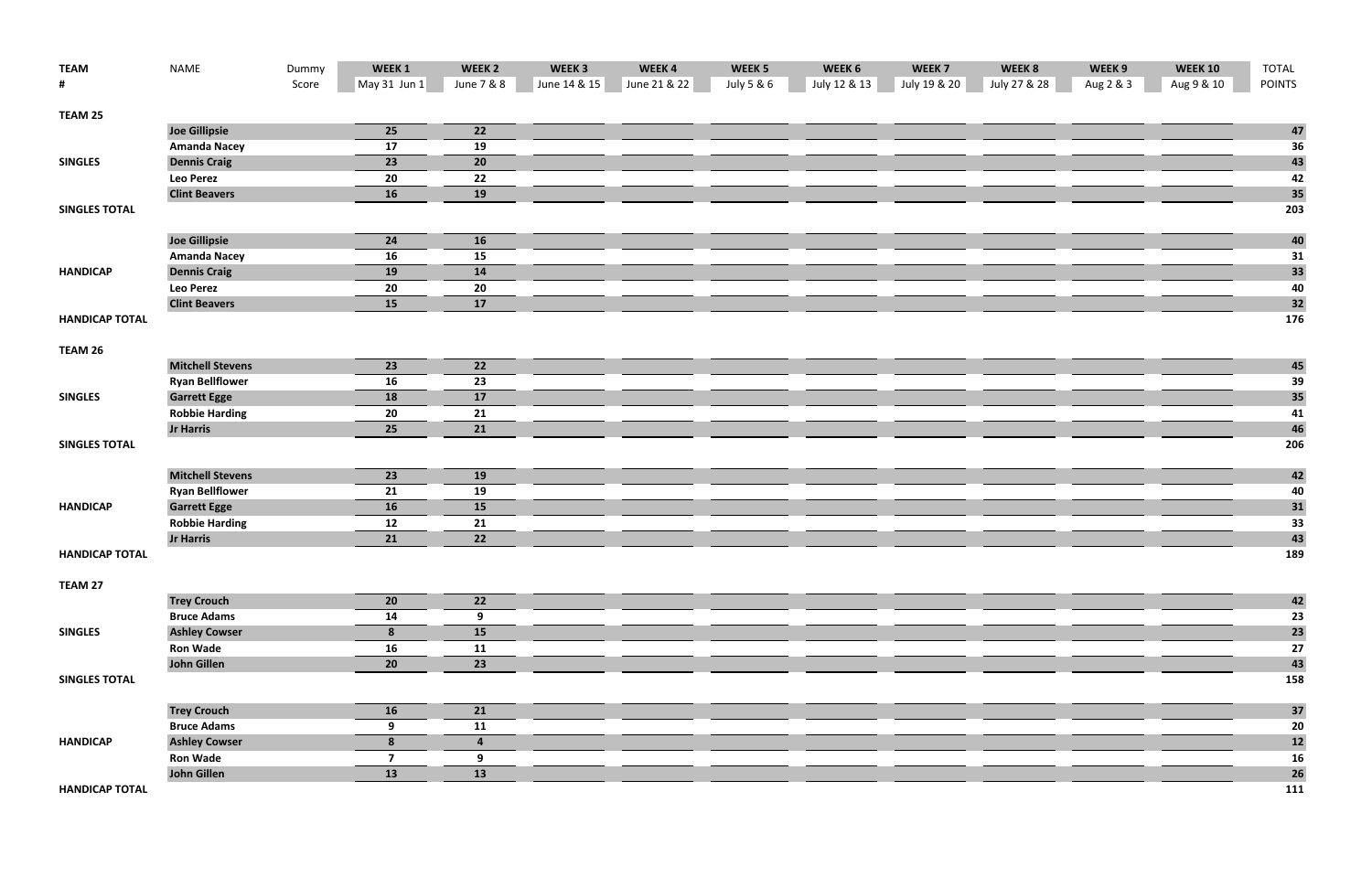| <b>TEAM</b>           | NAME                    | Dummy | WEEK <sub>1</sub> | WEEK 2     | WEEK <sub>3</sub> | WEEK4        | WEEK <sub>5</sub> | WEEK 6                                 | WEEK <sub>7</sub> | WEEK 8       | WEEK 9    | <b>WEEK 10</b> | <b>TOTAL</b>  |
|-----------------------|-------------------------|-------|-------------------|------------|-------------------|--------------|-------------------|----------------------------------------|-------------------|--------------|-----------|----------------|---------------|
| #                     |                         | Score | May 31 Jun 1      | June 7 & 8 | June 14 & 15      | June 21 & 22 | July 5 & 6        | $^{\dagger}$ July 12 & 13 $_{\dagger}$ | July 19 & 20      | July 27 & 28 | Aug 2 & 3 | Aug 9 & 10     | <b>POINTS</b> |
| <b>TEAM 28</b>        |                         |       |                   |            |                   |              |                   |                                        |                   |              |           |                |               |
|                       | <b>Cory Juhnke -B</b>   |       | 25                | 19         |                   |              |                   |                                        |                   |              |           |                | 44            |
|                       | Katie Luukkonen         |       | 11                |            |                   |              |                   |                                        |                   |              |           |                | 20            |
| <b>SINGLES</b>        | <b>David Cutbirth</b>   |       | 12                | 24         |                   |              |                   |                                        |                   |              |           |                | 36            |
|                       | <b>Garrett Ricketss</b> |       | 22                |            |                   |              |                   |                                        |                   |              |           |                | 22            |
|                       | Open                    |       |                   |            |                   |              |                   |                                        |                   |              |           |                | $\bf{0}$      |
| <b>SINGLES TOTAL</b>  |                         |       |                   |            |                   |              |                   |                                        |                   |              |           |                | 122           |
|                       |                         |       |                   |            |                   |              |                   |                                        |                   |              |           |                |               |
|                       | <b>Cory Juhnke-B</b>    |       | 21                | <b>14</b>  |                   |              |                   |                                        |                   |              |           |                | 35            |
|                       | Katie Luukkonen         |       |                   | 10         |                   |              |                   |                                        |                   |              |           |                | 19            |
| <b>HANDICAP</b>       | <b>David Cutbirth</b>   |       | 11                | <b>18</b>  |                   |              |                   |                                        |                   |              |           |                | 29            |
|                       | <b>Garrett Ricketss</b> |       | 21                |            |                   |              |                   |                                        |                   |              |           |                | 21            |
|                       | Open                    |       |                   |            |                   |              |                   |                                        |                   |              |           |                | $\bf{0}$      |
| <b>HANDICAP TOTAL</b> |                         |       |                   |            |                   |              |                   |                                        |                   |              |           |                | 104           |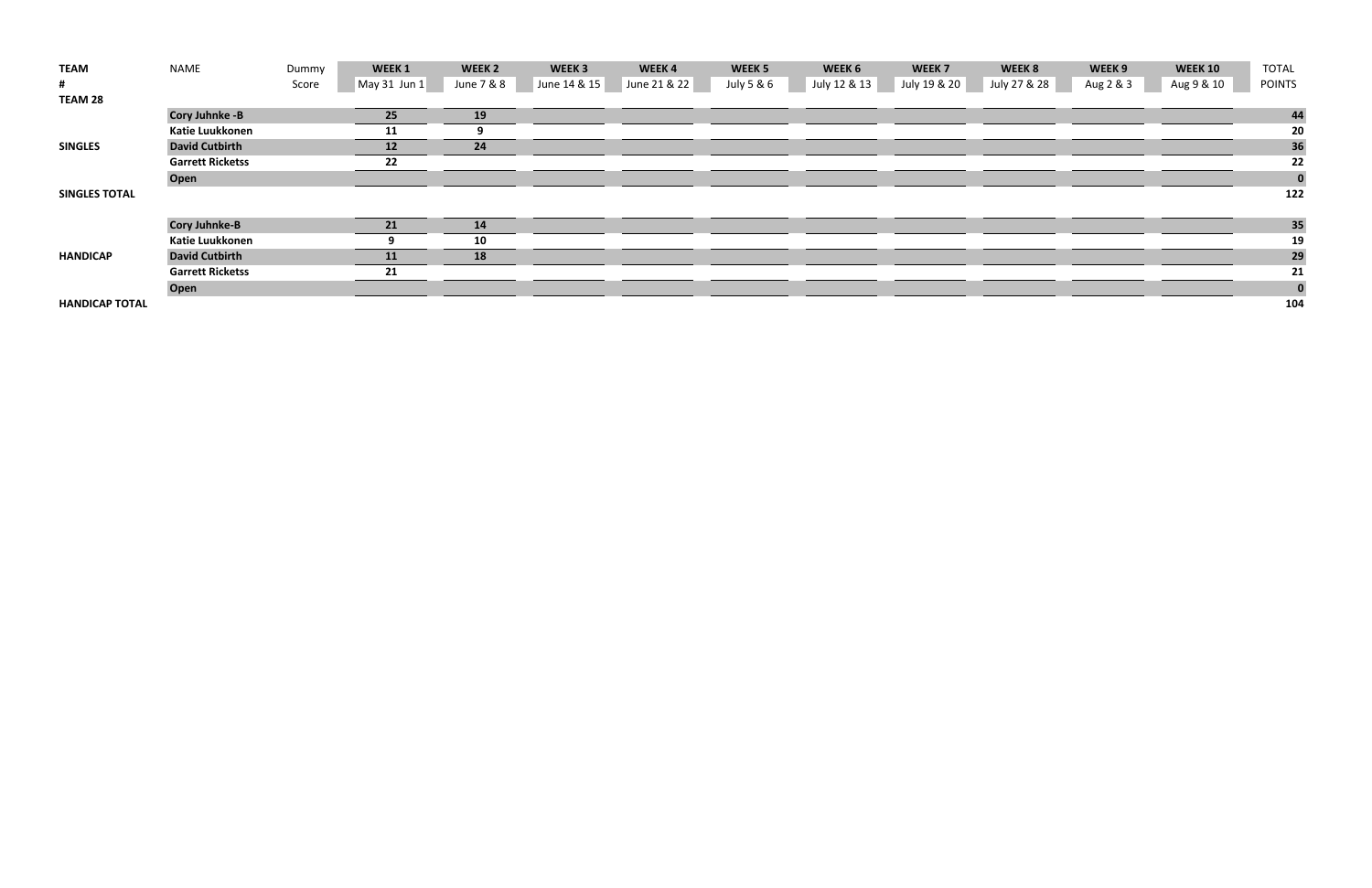## **After Week 2**

|                                   | Singles  | Handicap        | HOA                            |                              |          |                |          |
|-----------------------------------|----------|-----------------|--------------------------------|------------------------------|----------|----------------|----------|
| Dave Athey                        | 48       | 45              | 93                             | Garrett Egge                 | 35       | 31             | 66       |
| Jeff Dodds                        | 47       | 46              | 93                             | <b>Mike Mudler</b>           | 32       | 34             | 66       |
| <b>Graham Cox</b>                 | 49       | 44              | 93                             | Duane Toro                   | 38       | 27             | 65       |
| Dawson Poteet                     | 47       | 44              | 91                             | <b>Kerry Greaser</b>         | 38       | 27             | 65       |
| <b>Rustin Bird</b>                | 48       | 43              | 91                             | David Cutbirth               | 36       | 29             | 65       |
| Kent Satake                       | 47       | 43              | 90                             | <b>Shawn Moore</b>           | 38       | 25             | 63       |
| Jr Harris                         | 46       | 43              | 89                             | Dee Dee Hawk                 | 30       | 33             | 63       |
| <b>Justin Pickard</b>             | 49       | 40              | 89                             | James Polis                  | 35       | 27             | 62       |
| Joe Gillipsie                     | 47       | 40              | 87                             | Tara Smith                   | 32       | 30             | 62       |
| <b>Mitchell Stevens</b>           | 45       | 42              | 87                             | <b>Tony McGann</b>           | 36       | 25             | 61       |
| John Rindler                      | 44       | 43              | 87                             | Chris Sorensen               | 35       | 26             | 61       |
| Glenn Halsey                      | 43       | 43              | 86                             | Grahm Jaques                 | 34       | 26             | 60       |
| <b>Jim Southards</b>              | 47       | 39              | 86                             | John Powell                  | 38       | 22             | 60       |
| <b>Blaine Smith</b>               | 48       | 38              | 86                             | Hunter Johnson               | 31       | 29             | 60       |
| Quade Romsa                       | 48       | 38              | 86                             | <b>Rex Rees</b>              | 37       | 23             | 60       |
| Joe Wheat                         | 46       | 40              | 86                             | <b>Charlie Allen</b>         | 35       | 24             | 59       |
| <b>Murray Hill</b>                | 46       | 39              | 85                             | Mike Cunningham              | 30       | 29             | 59       |
| <b>Waylon Satake</b>              | 45<br>46 | 40<br>39        | 85<br>85                       | Charlie Bean                 | 36<br>29 | 22<br>29       | 58<br>58 |
| <b>Billy Myer</b>                 | 43       | 42              | 85                             | Daniel Allen                 | 31       | 26             | 57       |
| Ryan Beman<br><b>Torry Weibel</b> | 42       | 42              | 84                             | Holly Kennedy<br>Chris Rice  | 40       | 17             | 57       |
| <b>Mike Scott</b>                 | 46       | 38              | 84                             | <b>Marshall McFarlan</b>     | 33       | 24             | 57       |
| <b>Ryan Davis</b>                 | 47       | 37              | 84                             | Xavier Crater                | 34       | 23             | 57       |
| Ross Hilman                       | 44       | 39              | 83                             | Mark Shively                 | 38       | 18             | 56       |
| <b>Jesse Ballard</b>              | 43       | 40              | 83                             | <b>Bonnie Athey</b>          | 32       | 24             | 56       |
| Mark Wade                         | 46       | 37              | 83                             | Jeff Roll                    | 31       | 24             | 55       |
| <b>Steve Leinen</b>               | 45       | 38              | 83                             | Jack Bedessem                | 34       | 19             | 53       |
| Leo Perez                         | 42       | 40              | 82                             | <b>Brittney Rindler</b>      | 27       | 25             | 52       |
| <b>Scott Barry</b>                | 44       | 37              | 81                             | Jerry Jackson                | 23       | 28             | 51       |
| <b>Connor Rindler</b>             | 41       | 40              | 81                             | Paul Crater                  | 26       | 23             | 49       |
| <b>BreAnna Bustos</b>             | 41       | 39              | 80                             | James Johnson                | 28       | 20             | 48       |
| Cory Juhnke -B                    | 44       | 35              | 79                             | Gary Scarpelli               | 28       | 20             | 48       |
| Clay Cass                         | 42       | 37              | 79                             | Kaelynn Isaccs               | 22       | 25             | 47       |
| <b>Tyler Choal</b>                | 39       | 40              | 79                             | <b>Esther McGann</b>         | 22       | 24             | 46       |
| <b>Ryan Bellflower</b>            | 39       | 40              | 79                             | Robert Nielson               | 24       | 22             | 46       |
| <b>Steve Wheat</b>                | 45       | 34              | 79                             | Al Walsh                     | 22       | 22             | 44       |
| <b>Trey Crouch</b>                | 42       | 37              | 79                             | <b>Garrett Ricketss</b>      | 22       | 21             | 43       |
| Carl LaNore                       | 40       | 38              | 78                             | <b>Bruce Adams</b>           | 23       | 20             | 43       |
| <b>Ray McElwee</b>                | 47       | $\overline{31}$ | 78                             | <b>Bruce Adams</b>           | 23       | 20             | 43       |
| Kim Epler                         | 41       | 37              | 78                             | Ron Wade                     | 27       | 16             | 43       |
| <b>Tom Wilson</b>                 | 43       | 34              | 77                             | Richard Oosthuyser           | 26       | 17             | 43       |
| Dakota Poteet                     | 36       | 41              | 77                             | William Werner               | 24       | 19             | 43       |
| <b>Ryan Brown</b>                 | 42       | 35              | 77                             | Jeramy Jones                 | 23       | 20             | 43       |
| <b>Porter Trabing</b>             | 35       | 41              | 76                             | Kim Cameron                  | 25       | 17             | 42       |
| <b>Dennis Craig</b>               | 43       | 33              | 76                             | Corey Juhunke - A            | 21       | 19             | 40       |
| Matt Kelly                        | 45<br>43 | 31<br>33        | 76<br>76                       | <b>Stacey Harvey</b>         | 25<br>21 | 15<br>19       | 40<br>40 |
| Nick Frabasilio<br>Dave Turula    | 38       | 38              | 76                             | Tony Kupilik<br>Dave Walrath | 21       | 18             | 39       |
| <b>Butch Beman</b>                | 41       | 35              | 76                             | Katie Luukkonen              | 20       | 19             | 39       |
| <b>Craig Carlson</b>              | 41       | 34              | 75                             | <b>Ed Nowak</b>              | 22       | 16             | 38       |
| <b>Mark Gunnerson</b>             | 42       | 33              | 75                             | Aresenio Lemus               | 22       | 14             | 36       |
| <b>Bob Davis</b>                  | 42       | 32              | $\overline{\phantom{a}}$<br>74 | <b>Kevin Gallegos</b>        | 19       | 17             | 36       |
| Garrett Lowham                    | 42       | 32              | 74                             | Darby Turman                 | 16       | 19             | 35       |
| <b>Robbie Harding</b>             | 41       | 33              | 74                             | <b>Ashley Cowser</b>         | 23       | 12             | 35       |
| Mark Doyle                        | 37       | 35              | 72                             | Jacob McElwee                | 19       | 16             | 35       |
| <b>Brandon Bird</b>               | 42       | 28              | 70                             | <b>OPEN</b>                  | 13       | 21             | 34       |
| Levi Majewski                     | 42       | 28              | 70                             | Kim Meyer                    | 24       | 9              | 33       |
| <b>Ted Fritz</b>                  | 36       | 34              | 70                             | <b>Emily Hirsch</b>          | 16       | 17             | 33       |
| <b>Colton Rindler</b>             | 34       | 36              | 70                             | Roger Levin                  | 16       | 16             | 32       |
| <b>Gary Risse</b>                 | 40       | 29              | 69                             | Sage Loecker                 | 17       | 15             | 32       |
| <b>Garrett Rees</b>               | 44       | 25              | 69                             | Ray Kent                     | 16       | 16             | 32       |
| John Gillen                       | 43       | 26              | 69                             | Nate Nielson                 | 16       | 13             | 29       |
| Jaxen Knaub                       | 42       | 26              | 68                             | Mich Edwards                 | 14       | 14             | 28       |
| Ross McGee                        | 42       | 26              | 68                             | <b>Mark Mader</b>            | 15       | 13             | 28       |
| <b>Ted Lewis</b>                  | 36       | 32              | 68                             | Maggie Johnson               | 13       | 13             | 26       |
| <b>Barry Matlack</b>              | 32       | 35              | 67                             | Tonya Nielson                | 6        | 5              | 11       |
| Amanda Nacey                      | 36       | 31              | 67                             | Curt Benson                  | 0        | 0              | 0        |
| <b>Clint Beavers</b>              | 35       | 32              | 67                             | Mike Markle                  | 0        | $\overline{0}$ | 0        |
| Liem Uncapher                     | 38       | 29              | 67                             | Open                         | 0        | 0              | 0        |
| Dominique Lujan                   | 39       | 27              | 66                             | Open                         | 0        | 0              | 0        |
| J.D. Isaacs                       | 35       | 31              | 66                             |                              |          |                |          |

| Garrett Egge                    | 35              | 31              | 66             |
|---------------------------------|-----------------|-----------------|----------------|
| Mike Mudler                     | $3\overline{2}$ | 34              | 66             |
| Duane Toro                      | 38              | 27              | 65             |
| Kerry Greaser                   | 38              | 27              | 65             |
| David Cutbirth                  | 36              | 29              | 65             |
| Shawn Moore                     | 38              | 25              | 63             |
| Dee Dee Hawk                    | 30              | 33              | 63             |
| James Polis                     | 35              | 27              | 62             |
| <b>Tara Smith</b>               | 32              | 30              | 62             |
| <b>Tony McGann</b>              | 36              | 25              | 61             |
| Chris Sorensen                  | 35              | 26              | 61             |
| <b>Grahm Jaques</b>             | 34              | 26              | 60             |
| John Powell                     | 38              | 22              | 60             |
| Hunter Johnson                  | 31              | $\overline{29}$ | 60             |
| <b>Rex Rees</b>                 | 37              | 23              | 60             |
| Charlie Allen                   | 35              | 24<br>29        | 59             |
| Mike Cunningham<br>Charlie Bean | 30<br>36        | $\overline{22}$ | 59<br>58       |
| Daniel Allen                    | 29              | 29              | 58             |
| <b>Holly Kennedy</b>            | 31              | 26              | 57             |
| Chris Rice                      | 40              | 17              | 57             |
| Marshall McFarlan               | $\overline{33}$ | 24              | 57             |
| Xavier Crater                   | 34              | 23              | 57             |
| Mark Shively                    | 38              | 18              | 56             |
| <b>Bonnie Athey</b>             | 32              | $2\overline{4}$ | 56             |
| <b>Jeff Roll</b>                | 31              | $\overline{24}$ | 55             |
| <b>Jack Bedessem</b>            | 34              | 19              | 53             |
| <b>Brittney Rindler</b>         | 27              | 25              | 52             |
| Jerry Jackson                   | 23              | 28              | 51             |
| Paul Crater                     | 26              | 23              | 49             |
| James Johnson                   | 28              | 20              | 48             |
| Gary Scarpelli                  | 28              | 20              | 48             |
| Kaelynn Isaccs                  | 22              | 25              | 47             |
| <b>Esther McGann</b>            | 22              | 24              | 46             |
| Robert Nielson                  | 24              | 22              | 46             |
| Al Walsh                        | 22              | 22              | 44             |
| <b>Garrett Ricketss</b>         | 22              | 21              | 43             |
| <b>Bruce Adams</b>              | 23              | 20              | 43             |
| <b>Bruce Adams</b>              | 23              | 20              | 43             |
| Ron Wade                        | 27              | 16              | 43             |
| Richard Oosthuyser              | 26              | 17              | 43             |
| William Werner                  | 24<br>23        | 19              | 43             |
| Jeramy Jones<br>Kim Cameron     | 25              | 20<br>17        | 43<br>42       |
| Corey Juhunke - A               | 21              | 19              | 40             |
| <b>Stacey Harvey</b>            | 25              | 15              | 40             |
| <b>Tony Kupilik</b>             | 21              | 19              | 40             |
| Dave Walrath                    | 21              | 18              | 39             |
| Katie Luukkonen                 | 20              | 19              | 39             |
| <b>Ed Nowak</b>                 | 22              | 16              | 38             |
| Aresenio Lemus                  | $\overline{22}$ | $\overline{1}$  | 36             |
| <b>Kevin Gallegos</b>           | 19              | 17              | 36             |
| Darby Turman                    | 16              | 19              | 35             |
| Ashley Cowser                   | 23              | 12              | 35             |
| Jacob McElwee                   | 19              | 16              | 35             |
| <b>OPEN</b>                     | 13              | 21              | 34             |
| Kim Meyer                       | 24              | 9               | 33             |
| <b>Emily Hirsch</b>             | 16              | 17              | 33             |
| Roger Levin                     | 16              | 16              | 32             |
| Sage Loecker                    | 17              | 15              | 32             |
| Ray Kent                        | 16              | 16              | 32             |
| Nate Nielson                    | 16              | 13              | 29             |
| Mich Edwards                    | 14              | 14              | 28             |
| Mark Mader                      | 15              | 13              | 28             |
| Maggie Johnson                  | 13              | 13              | 26             |
| Tonya Nielson                   | 6               | 5               | 11             |
| Curt Benson                     | 0               | 0               | 0              |
| <b>Mike Markle</b>              | 0               | 0               | 0              |
| Open                            | 0               | 0               | 0              |
| Open                            | 0               | 0               | $\overline{0}$ |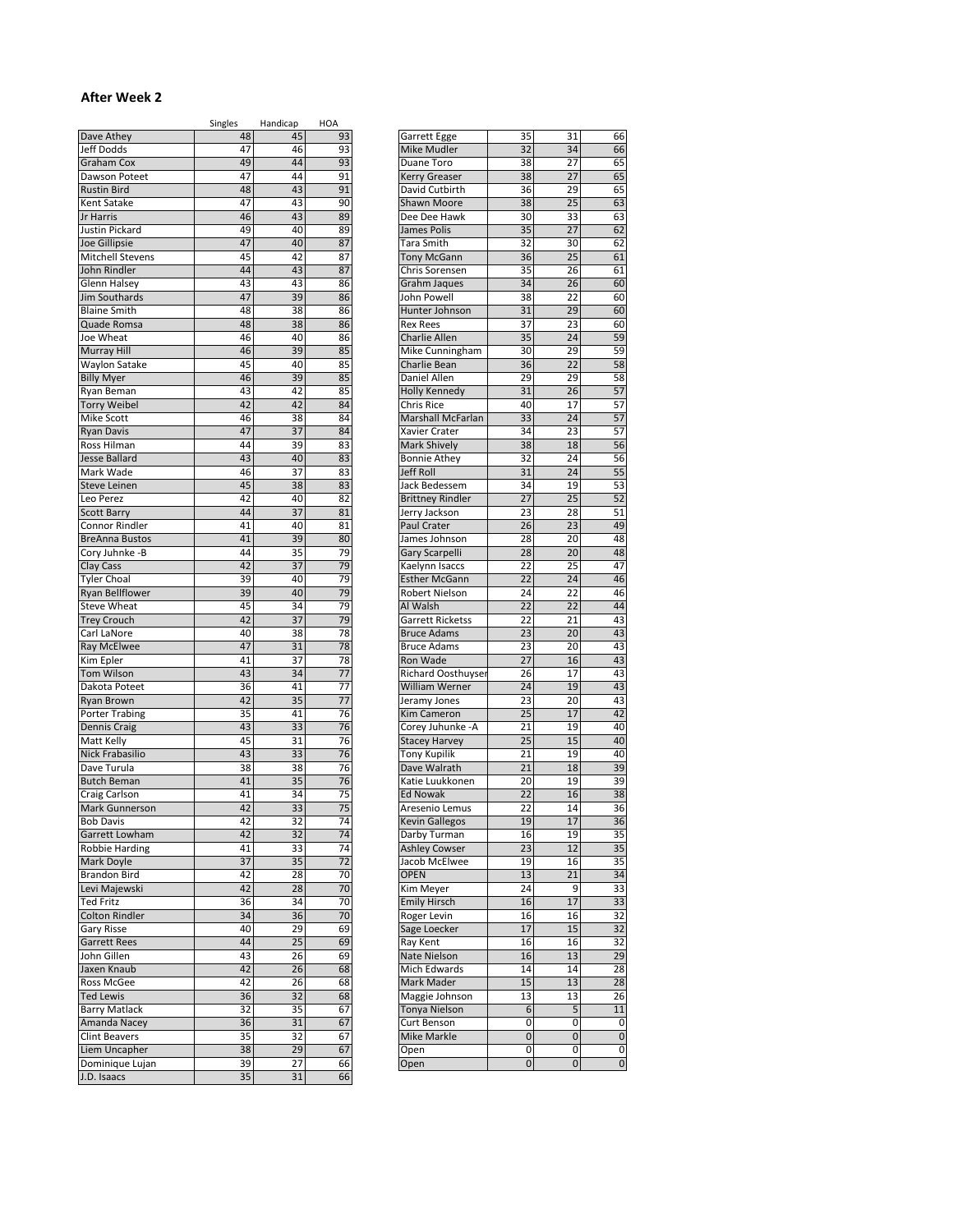## **Week 2 Singles**

| <b>Justin Pickard</b>       | 49       | <b>Ted Fritz</b>                       | 36       |
|-----------------------------|----------|----------------------------------------|----------|
| Graham Cox                  | 49       | <b>Ted Lewis</b>                       | 36       |
| Dave Athey                  | 48       | Amanda Nacey                           | 36       |
| Quade Romsa                 | 48       | Charlie Bean                           | 36       |
| <b>Blaine Smith</b>         | 48       | David Cutbirth                         | 36       |
| <b>Rustin Bird</b>          | 48       | Porter Trabing                         | 35       |
| Jim Southards               | 47       | Charlie Allen                          | 35       |
| Joe Gillipsie               | 47       | J.D. Isaacs                            | 35       |
| Jeff Dodds                  | 47       | Garrett Egge                           | 35       |
| Ray McElwee                 | 47       | Chris Sorensen                         | 35       |
| Dawson Poteet               | 47       | <b>Clint Beavers</b>                   | 35       |
| Ryan Davis                  | 47       | James Polis                            | 35       |
| Kent Satake                 | 47       | Grahm Jaques                           | 34       |
| Jr Harris                   | 46       | Jack Bedessem                          | 34       |
| <b>Billy Myer</b>           | 46<br>46 | Xavier Crater<br><b>Colton Rindler</b> | 34<br>34 |
| Joe Wheat                   | 46       | Marshall McFarlan                      | 33       |
| Murray Hill<br>Mark Wade    | 46       | <b>Barry Matlack</b>                   | 32       |
| Mike Scott                  | 46       | <b>Bonnie Athey</b>                    | 32       |
| Matt Kelly                  | 45       | Tara Smith                             | 32       |
| <b>Mitchell Stevens</b>     | 45       | Mike Mudler                            | 32       |
| Waylon Satake               | 45       | Holly Kennedy                          | 31       |
| Steve Leinen                | 45       | Hunter Johnson                         | 31       |
| <b>Steve Wheat</b>          | 45       | Jeff Roll                              | 31       |
| Cory Juhnke -B              | 44       | Dee Dee Hawk                           | 30       |
| Ross Hilman                 | 44       | Mike Cunningham                        | 30       |
| <b>Garrett Rees</b>         | 44       | Daniel Allen                           | 29       |
| Scott Barry                 | 44       | James Johnson                          | 28       |
| John Rindler                | 44       | Gary Scarpelli                         | 28       |
| Glenn Halsey                | 43       | Ron Wade                               | 27       |
| Dennis Craig                | 43       | <b>Brittney Rindler</b>                | 27       |
| Jesse Ballard               | 43       | Ross McGee                             | 26       |
| Nick Frabasilio             | 43       | Richard Oosthuysen                     | 26       |
| Tom Wilson                  | 43       | Paul Crater                            | 26       |
| John Gillen                 | 43       | Kim Cameron                            | 25       |
| Ryan Beman                  | 43       | <b>Stacey Harvey</b>                   | 25       |
| <b>Brandon Bird</b>         | 42       | Kim Meyer                              | 24       |
| <b>Bob Davis</b>            | 42       | William Werner                         | 24       |
| Clay Cass                   | 42       | Robert Nielson                         | 24       |
| Jaxen Knaub                 | 42       | <b>Bruce Adams</b>                     | 23       |
| Levi Majewski               | 42       | Jerry Jackson                          | 23       |
| <b>Torry Weibel</b>         | 42       | <b>Ashley Cowser</b>                   | 23       |
| Garrett Lowham              | 42       | Jeramy Jones                           | 23       |
| Mark Gunnerson              | 42       | <b>Garrett Ricketss</b>                | 22       |
| Ryan Brown                  | 42       | Aresenio Lemus                         | 22       |
| Leo Perez                   | 42       | Kaelynn Isaccs                         | 22       |
| <b>Trey Crouch</b>          | 42       | Esther McGann                          | 22       |
| Craig Carlson               | 41       | Ed Nowak<br>Al Walsh                   | 22       |
| Connor Rindler              | 41<br>41 |                                        | 22<br>21 |
| Robbie Harding<br>Kim Epler | 41       | Corey Juhunke - A<br>Dave Walrath      | 21       |
| <b>BreAnna Bustos</b>       | 41       | <b>Tony Kupilik</b>                    | 21       |
| <b>Butch Beman</b>          | 41       | Katie Luukkonen                        | 20       |
| Chris Rice                  | 40       | Jacob McElwee                          | 19       |
| Carl LaNore                 | 40       | <b>Kevin Gallegos</b>                  | 19       |
| <b>Gary Risse</b>           | 40       | Sage Loecker                           | 17       |
| Dominique Lujan             | 39       | Roger Levin                            | 16       |
| <b>Tyler Choal</b>          | 39       | Darby Turman                           | 16       |
| Ryan Bellflower             | 39       | <b>Emily Hirsch</b>                    | 16       |
| Shawn Moore                 | 38       | Nate Nielson                           | 16       |
| Duane Toro                  | 38       | Ray Kent                               | 16       |
| John Powell                 | 38       | Mark Mader                             | 15       |
| Dave Turula                 | 38       | Mich Edwards                           | 14       |
| Kerry Greaser               | 38       | Maggie Johnson                         | 13       |
| Liem Uncapher               | 38       | <b>OPEN</b>                            | 13       |
| Mark Shively                | 38       | Tonya Nielson                          | 6        |
| Mark Doyle                  | 37       | Curt Benson                            | 0        |
| <b>Rex Rees</b>             |          |                                        |          |
|                             | 37       | Mike Markle                            | 0        |
| Tony McGann                 | 36       | Open                                   | 0        |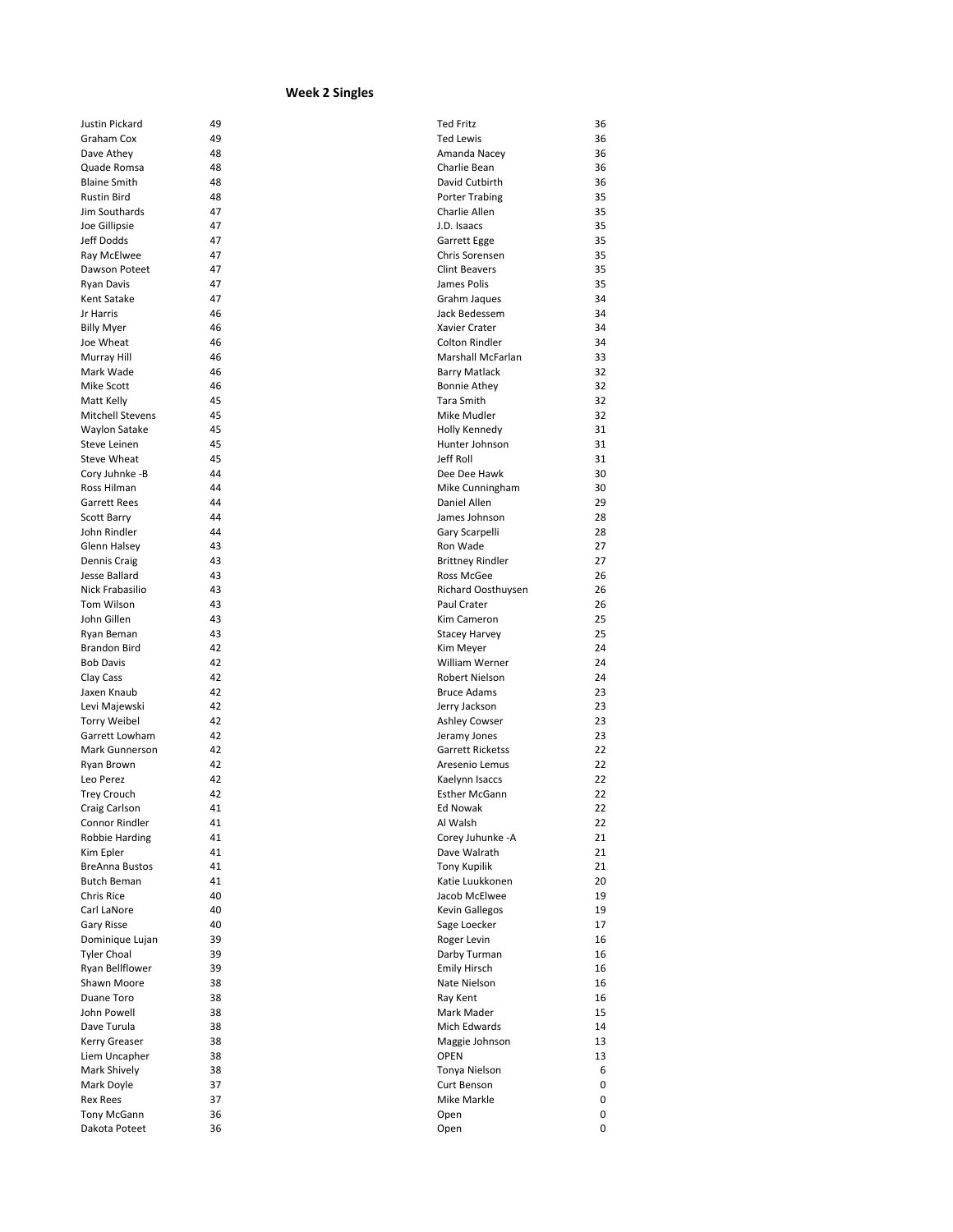## **Week 2 Handicap**

| Jeff Dodds              | 46 | David Cutbirth          | 29 |
|-------------------------|----|-------------------------|----|
| Dave Athey              | 45 | Daniel Allen            | 29 |
| Graham Cox              | 44 | Levi Majewski           | 28 |
| Dawson Poteet           | 44 | <b>Brandon Bird</b>     | 28 |
| Glenn Halsey            | 43 | Jerry Jackson           | 28 |
| Kent Satake             | 43 | Duane Toro              | 27 |
| John Rindler            | 43 | Dominique Lujan         | 27 |
| Jr Harris               | 43 | Kerry Greaser           | 27 |
| <b>Rustin Bird</b>      | 43 | James Polis             | 27 |
| <b>Mitchell Stevens</b> | 42 | Holly Kennedy           | 26 |
| <b>Torry Weibel</b>     | 42 | Jaxen Knaub             | 26 |
| Ryan Beman              | 42 | Ross McGee              | 26 |
| Porter Trabing          | 41 | Grahm Jaques            | 26 |
| Dakota Poteet           | 41 | John Gillen             | 26 |
| Joe Gillipsie           | 40 | Chris Sorensen          | 26 |
| <b>Tyler Choal</b>      | 40 | Kaelynn Isaccs          | 25 |
| Ryan Bellflower         | 40 | Shawn Moore             | 25 |
| Waylon Satake           | 40 | <b>Brittney Rindler</b> | 25 |
| Leo Perez               | 40 | <b>Tony McGann</b>      | 25 |
| Jesse Ballard           | 40 | <b>Garrett Rees</b>     | 25 |
| Justin Pickard          | 40 | Charlie Allen           | 24 |
| Connor Rindler          | 40 | Marshall McFarlan       | 24 |
| Joe Wheat               | 40 | <b>Esther McGann</b>    | 24 |
| Ross Hilman             | 39 | Jeff Roll               | 24 |
| Jim Southards           | 39 | <b>Bonnie Athey</b>     | 24 |
| <b>BreAnna Bustos</b>   | 39 | Xavier Crater           | 23 |
| Murray Hill             | 39 | <b>Rex Rees</b>         | 23 |
| <b>Billy Myer</b>       | 39 | Paul Crater             | 23 |
| Mike Scott              | 38 | John Powell             | 22 |
| <b>Blaine Smith</b>     | 38 | Charlie Bean            | 22 |
| Carl LaNore             | 38 | Robert Nielson          | 22 |
| Quade Romsa             | 38 | Al Walsh                | 22 |
| Dave Turula             | 38 | <b>Garrett Ricketss</b> | 21 |
| Steve Leinen            | 38 | <b>OPEN</b>             | 21 |
| Clay Cass               | 37 | James Johnson           | 20 |
| Scott Barry             | 37 | Gary Scarpelli          | 20 |
| <b>Ryan Davis</b>       | 37 | <b>Bruce Adams</b>      | 20 |
| Mark Wade               | 37 | Jeramy Jones            | 20 |
| <b>Trey Crouch</b>      | 37 | Corey Juhunke- A        | 19 |
| Kim Epler               | 37 | Darby Turman            | 19 |
| Colton Rindler          | 36 | William Werner          | 19 |
| Barry Matlack           | 35 | Katie Luukkonen         | 19 |
| Cory Juhnke-B           | 35 | Jack Bedessem           | 19 |
| Ryan Brown              | 35 | Tony Kupilik            | 19 |
| <b>Butch Beman</b>      | 35 | Dave Walrath            | 18 |
| Mark Doyle              | 35 | Mark Shively            | 18 |
| Tom Wilson              | 34 | Kim Cameron             | 17 |
| Craig Carlson           | 34 | Richard Oosthuysen      | 17 |
| Mike Mudler             | 34 | Chris Rice              | 17 |
| Ted Fritz               | 34 | <b>Emily Hirsch</b>     | 17 |
| Steve Wheat             | 34 | <b>Kevin Gallegos</b>   | 17 |
| Dennis Craig            | 33 | Roger Levin             | 16 |
| Dee Dee Hawk            | 33 | Ed Nowak                | 16 |
| Nick Frabasilio         | 33 | Ron Wade                | 16 |
| Mark Gunnerson          | 33 | Ray Kent                | 16 |
| Robbie Harding          | 33 | Jacob McElwee           | 16 |
| Garrett Lowham          | 32 | <b>Stacey Harvey</b>    | 15 |
| <b>Bob Davis</b>        | 32 | Sage Loecker            | 15 |
| <b>Clint Beavers</b>    | 32 | Mich Edwards            | 14 |
| Ted Lewis               | 32 | Aresenio Lemus          | 14 |
| Matt Kelly              | 31 | Maggie Johnson          | 13 |
| J.D. Isaacs             | 31 | Nate Nielson            | 13 |
| Amanda Nacey            | 31 | Mark Mader              | 13 |
| Garrett Egge            | 31 | <b>Ashley Cowser</b>    | 12 |
| Ray McElwee             | 31 | Kim Meyer               | 9  |
| Tara Smith              | 30 | Tonya Nielson           | 5  |
| Mike Cunningham         | 29 | Curt Benson             | 0  |
| Gary Risse              | 29 | Open                    | 0  |
| Hunter Johnson          | 29 | Mike Markle             | 0  |
| Liem Uncapher           | 29 | Open                    | 0  |